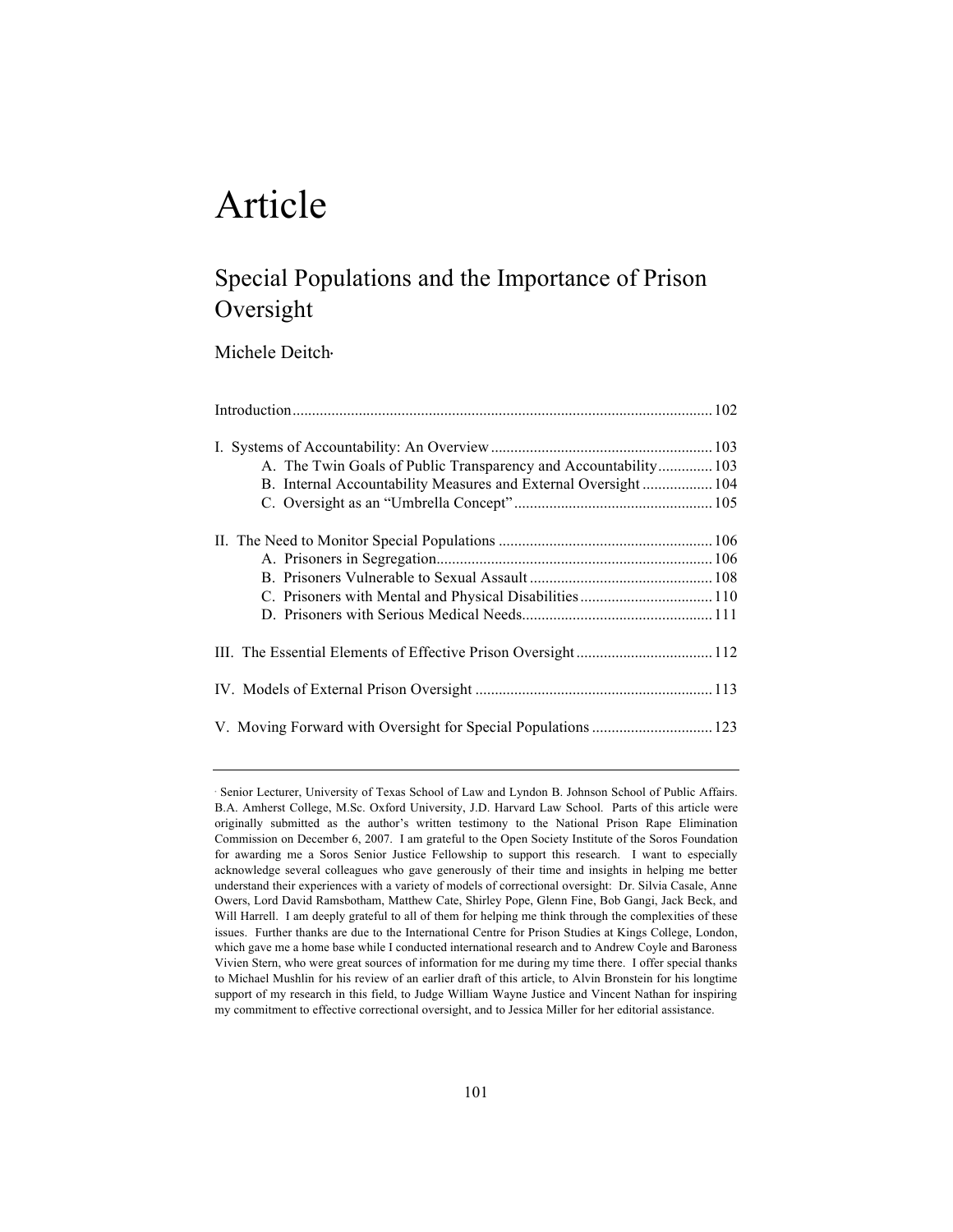Conclusion .............................................................................................................124

Introduction

Many experts in the correctional and human rights field believe that independent prison oversight is absolutely essential to the safe operation of prisons.<sup>1</sup> Transparency is critical any time an institution has total control over the lives and well-being of individuals.<sup>2</sup> So too must these closed institutions be held accountable for the protection of human rights. While I advocate for the development of effective oversight mechanisms for all prisoners, the need for such transparency and accountability is magnified in the case of especially vulnerable populations.

This article is designed to familiarize readers with the concept of prison oversight and to highlight some oversight models that exist both in the United States and abroad. Special reference is made to four groups of prisoners for whom the need for external scrutiny with regard to their treatment is critical: prisoners held in administrative segregation and other forms of isolation, $3$  prisoners who are particularly vulnerable to sexual assault, $<sup>4</sup>$  prisoners with mental and physical disabilities, $<sup>5</sup>$  and prisoners with</sup></sup> serious medical needs.<sup>6</sup>

In 2006, a group of 115 of the world's leading experts gathered at The University of Texas at Austin to examine the question of what constitutes effective prison oversight.<sup>7</sup> Among the participants were twenty

<sup>1</sup>*. See, e.g.*, COMM'N ON SAFETY AND ABUSE IN AMERICA'S PRISONS, CONFRONTING CONFINEMENT 76 (2006) [hereinafter CONFRONTING CONFINEMENT], *available at*  www.prisoncommission.org/pdfs/Confronting\_Confinement.pdf (noting that the unique power of correctional facilities to deprive individuals of liberty underscores the critical importance of external scrutiny); Susan P. Sturm, *The Legacy and Future of Corrections Litigation*, 142 U. PA. K. REV. 639, 692 (1993) (arguing that external scrutiny and accountability are necessary to prevent correctional facilities "from routinely subjecting inmates to the brutal conditions that characterized the isolated institutions of yesteryear").

<sup>2</sup>*. See* NAT'L PRISON RAPE ELIMINATION COMM'N, REPORT 87 (2009) [hereinafter NPREC REPORT], *available at* http://www.nsvrc.org/publications/reports/national-prison-rape-eliminationcommission-report ("Any time institutions bear responsibility for the control of dependent individuals, it is imperative that there be outside reviews to ensure the proper treatment and safety of persons in their care.").

<sup>3</sup>*. See infra* Part II.A.

<sup>4</sup>*. See infra* Part II.B.

<sup>5</sup>*. See infra* Part II.C.

<sup>6</sup>*. See infra* Part II.D.

<sup>7</sup>*. See* Michele Deitch, *Opening Up a Closed World: What Constitutes Effective Prison Oversight? Conference Report*, 18 CORRECTIONAL L. REP., Aug.–Sept. 2006, at 22, 22. The conference, entitled "Opening Up a Closed World: What Constitutes Effective Prison Oversight?," was held April 23–26, 2006, at the University of Texas at Austin. CONFERENCE PROCEEDINGS, OPENING UP A CLOSED WORLD: WHAT CONSTITUTES EFFECTIVE PRISON OVERSIGHT? (Michele Deitch ed., 2010), http://www.utexas.edu/lbj/prisonconference/2006\_conference\_proceedings. Videos of presentations made at the conference are available online at http://www.utexas.edu/lbj/prisonconference/video.php (last visited Feb. 9, 2010). The author of this article chaired this conference.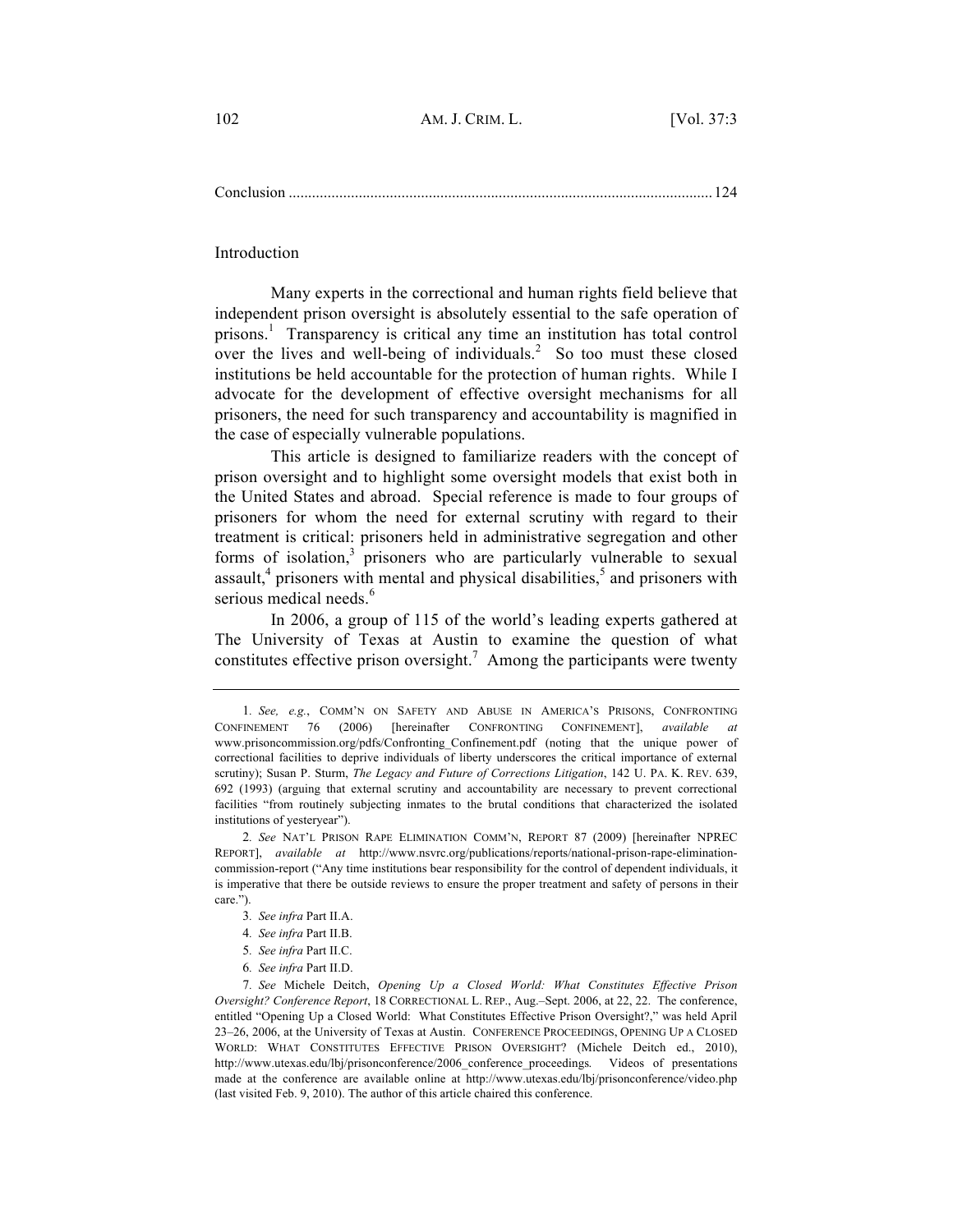percent of the nation's corrections commissioners and directors. Alongside them were leading prisoners' rights advocates, scholars, journalists, judges, policy-makers, and representatives from most of the prison monitoring bodies that exist in the United States. There were also a number of highprofile international guests, including the British Chief Prison Inspector, the chair of Europe's prison monitoring body, a member of the British Parliament, and the Swedish Parliamentary Ombudsman responsible for prison inspections.<sup>8</sup> It is unlikely that a more impressive group with such a breadth of perspectives in the correctional field has been assembled in recent memory. The gathering provided an opportunity to showcase and debate the efficacy of a variety of oversight models and to understand what features are critical to effective oversight.

Of particular importance was the group's consensus that external prison oversight is appropriate and necessary for the humane operations of correctional institutions and that it should be seen as part of the effort to professionalize the correctional field.<sup>9</sup> This seminal event spurred a dialogue that is ongoing in many sectors of the corrections field and has encouraged many jurisdictions to begin investigating the potential for the development of prison oversight mechanisms.<sup>10</sup> With this article, I hope to encourage those concerned with the treatment of special populations to recognize the ways in which external oversight can benefit these prisoners,<sup>11</sup> to understand what constitutes effective oversight,<sup>12</sup> and to advocate for the creation of such oversight entities.<sup>13</sup>

I. Systems of Accountability: An Overview

# A. The Twin Goals of Public Transparency and Accountability

Any discussion of oversight in the correctional context must begin with the recognition that oversight is not a goal in and of itself. Rather, oversight is a means of achieving the twin objectives of transparency of public institutions and accountability for the operation of safe and humane prisons and jails. One of the main lessons of the Texas conference is that correctional administrators and advocates for prisoners' rights share the goals of: 1) ensuring that prisons are safe for both inmates and staff; 2) treating prisoners respectfully and humanely; 3) preventing re-offending;

<sup>8.</sup> Deitch, *supra* note 7, at 22. For a complete list of participants, see Michael B. Mushlin & Michele Deitch, *Foreword: Opening Up a Closed World: What Constitutes Effective Prison Oversight*, 30 PACE L. REV. 1384 app. A at 1411 (2010).

<sup>9.</sup> Deitch, *supra* note 7, at 22.

<sup>10</sup>*. See* Mushlin & Deitch, *supra* note 8, at 1386–87 (discussing the impact of the conference, including the subsequent efforts of several states to establish or strengthen prison oversight bodies).

<sup>11</sup>*. See infra* Part II.

<sup>12</sup>*. See infra* Parts III–IV.

<sup>13</sup>*. See infra* Part V.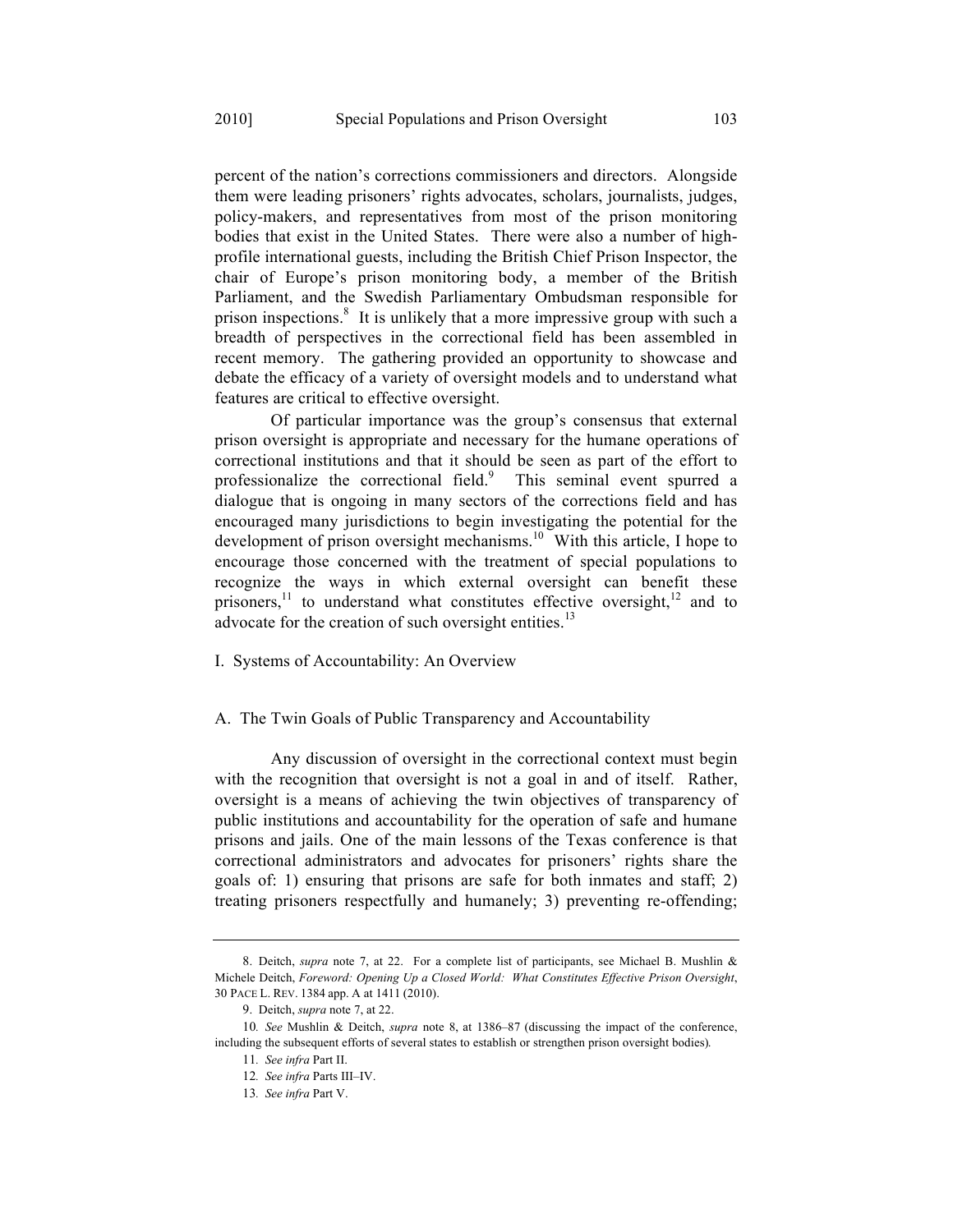and 4) meeting constitutional requirements.<sup>14</sup> Effective oversight allows both the public and correctional administrators to know whether these goals are being met.

Every public agency must have effective systems of accountability. The public and its elected representatives must have assurances that tax monies are being well-spent; agency managers must have access to good sources of information about agency operations; and consumers of services must have a basis for knowing whether the services they receive are appropriate and meaningful. In the correctional context, systems of accountability are even more critical because the stakes are so much higher and because we are dealing with closed institutions with total control over human beings. Human life and well being are at risk.

B. Internal Accountability Measures and External Oversight

Effective prison management demands both internal accountability measures and external scrutiny. The two go hand-in-hand, and neither serves as a replacement for the other. A robust system of correctional oversight involves sound internal auditing and accountability measures, complemented by credible and effective forms of external scrutiny.<sup>15</sup> These two systems of accountability are not in competition with each other. They serve different needs and different constituencies.

Systems of internal review offer a valuable management information tool for administrators, allowing them to identify and correct operational problems at an early stage.16 Whether the administrator reviews data about the number and types of incidents happening at a particular facility, reads prisoner grievances to know the inmates' complaints, watches videos of use-of-force incidents, has auditors assess staff compliance with policies, or disciplines staff for wrongdoing, the goal is to improve management capability and therefore improve agency operations.

External scrutiny may sometimes look similar, but the goal is to shine a light on what happens in correctional institutions.<sup>17</sup> External scrutiny is essential any time a closed institution is responsible for the control of individuals; it is a linchpin in any effort to ensure the safety of

<sup>14</sup>*. See* Michele Deitch, *Distinguishing the Various Functions of Effective Prison Oversight*, 30 PACE L. REV. 1438, 1444 (2010). These goals are similar to the tests of a "healthy prison" adopted by the British Prison Inspectorate. *See* Anne Owers, *Submission to Vera Commission*, 22 WASH. U. J.L. & POL'Y 231, 233 (2006) (stating that the elements of a "healthy prison" include safety, respect, the opportunity to engage in purposeful activity, and preparedness for a return to the community); *see also infra* notes 75–82 and accompanying text.

<sup>15.</sup> Owers, *supra* note 14, at 238–40.

<sup>16</sup>*. See* CONFRONTING CONFINEMENT, *supra* note 1, at 92 (outlining the benefits of internal compliance and early warning systems, including the prevention of future abuse, the provision of information to make early action possible, and the protection of staff).

<sup>17</sup>*. See id.* at 76 (quoting Margaret Winter, Associate Dir., Nat'l Prison Project of the ACLU) ("What prisons and jails need is 'light, light, and more light.'").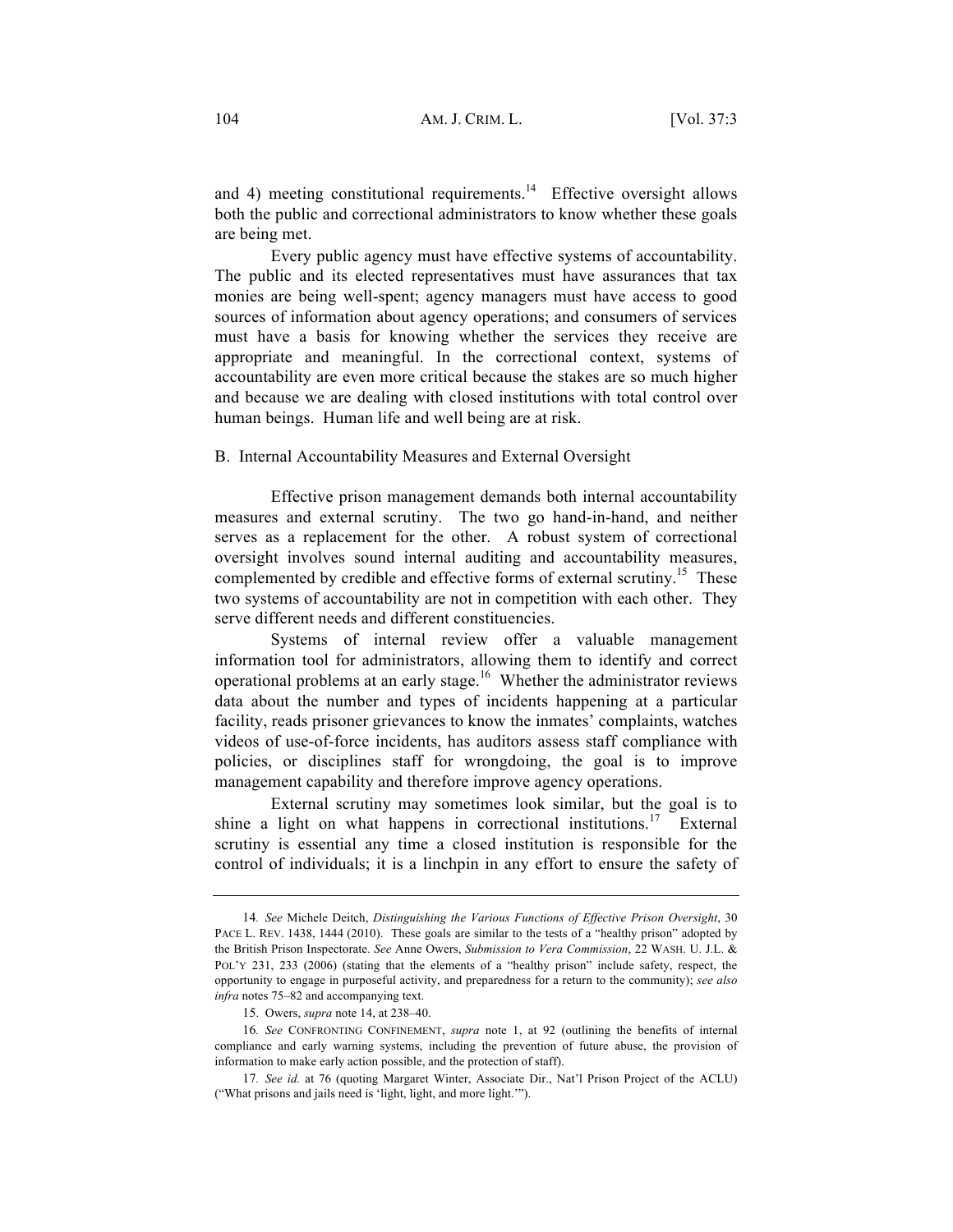prisoners.<sup>18</sup> It serves the goal of transparency as well as the goal of accountability. Such transparency provides both a form of protection from harm and an assurance that rights will be vindicated.<sup>19</sup> External oversight responds to the public's need for information and provides a credible, objective assessment of conditions in correctional facilities.<sup>20</sup> There will always be public skepticism about an agency's ability to assess itself, and so the external review complements whatever internal assessments are conducted. Moreover, external involvement is necessary whenever staff or inmate behavior crosses the line from administrative wrongdoing to criminal actions.<sup>21</sup> The power of the state must be called upon to investigate and prosecute such criminal behavior, as in the case of a sexual assault by a staff member or by an inmate.<sup>22</sup>

At the same time that external oversight serves this transparency function, it also benefits administrators by providing them with the objective feedback they need about their performance.<sup>23</sup> It adds to the toolkit of management information systems.

#### C. Oversight as an "Umbrella Concept"

Before continuing, it would help to achieve some clarity as to what is meant by "oversight." This is not a term of art, and readers might have very different concepts in mind. One of the lessons from the Texas conference is that "oversight" does not come in one flavor, and it is neither desirable nor effective to adopt a "one size fits all" strategy.<sup>24</sup> There can and should be many different effective ways to identify and correct safety problems in correctional institutions and to increase public awareness. In combination, these mechanisms can work to provide the levels of transparency and accountability that public institutions demand. The word "oversight" is best explained as an "umbrella" concept. It encompasses a range of discrete functions, including regulation, audit, accreditation, reporting, investigation, and monitoring.<sup>25</sup>

<sup>18.</sup> Owers, *supra* note 14, at 239 (noting that, although prison staff have a direct interest in ensuring that prisons are well run, institutions have the tendency to "take for granted what is not acceptable, or ignore what is institutionally inconvenient").

<sup>19.</sup> Deitch, *supra* note 14, at 1444.

<sup>20.</sup> Michele Deitch, *Why You Should Love Watchdogs: The Case for Effective Prison Oversight and the British Experience*, THE STATE OF CORRECTIONS: PROCEEDINGS OF THE AMERICAN CORRECTIONAL ASSOCIATION ANNUAL CONFERENCES 2005, 141–42 (2006).

<sup>21.</sup> CONFRONTING CONFINEMENT, *supra* note 1, at 83 (noting that criminal investigation and prosecution is an important element of external scrutiny of correctional institutions).

<sup>22</sup>*. See* MELISSA ROTHSTEIN & LOVISA STANNOW, AM. CONSTITUTION SOC'Y FOR LAW & POLICY, IMPROVING PRISON OVERSIGHT TO ADDRESS SEXUAL VIOLENCE IN DETENTION 8 (2009) (asserting the importance of treating the sexual abuse of inmates as a crime, and ensuring that incidents of abuse are investigated in a through and uniform manner).

<sup>23.</sup> CONFRONTING CONFINEMENT, *supra* note 1, at 79; Owers, *supra* note 14, at 238–39.

<sup>24</sup>*. See* Deitch, *supra* note 14, at 1439.

<sup>25</sup>*. Id*.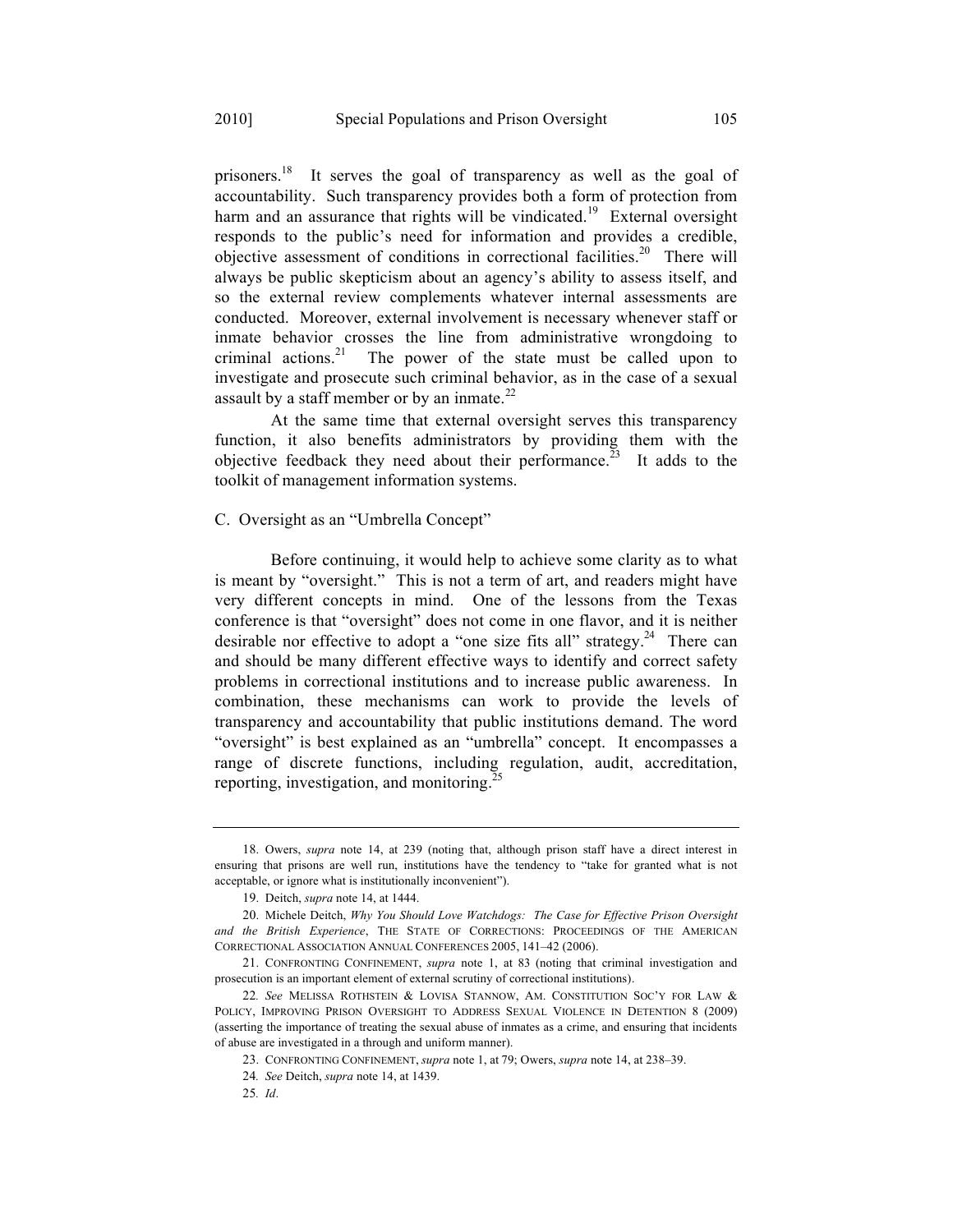106 AM. J. CRIM. L. [Vol. 37:3

Each of these functions is an essential but separate part of effective prison oversight. Each contributes to the overall goals of improving correctional institutions and making them more accountable. But there should be a variety of separate mechanisms in place to serve each of these functions. No one entity can meaningfully serve every function, if for no reason other than the fact that there are different constituencies involved with regard to each function. Some of the functions are designed to speak to corrections professionals, some address the public's need for information, and others do both.<sup>26</sup> The goal should be to identify ways to implement and strengthen a variety of oversight mechanisms. To ensure the greatest possible amount of transparency and accountability in corrections, we need to ensure that each of these critical functions is being served effectively.

For purposes of this article, however, my comments will focus on two of these functions—investigation and monitoring—because these two functions are most immediately relevant when it comes to addressing the problems presented by special populations. Investigation is essentially a reactive form of oversight, providing accountability for past wrongdoing.<sup>27</sup> Monitoring is a preventative form of oversight, seeking to prevent such  $occurrences$  in the future.<sup>28</sup>

#### II. The Need to Monitor Special Populations

In an already tightly-managed setting, certain populations of prisoners stand out for the controls placed on them or for the challenges they present to administrators and staff. These inmates demand a heightened level of scrutiny, as they are the ones most likely to be subjected to ill-treatment or the ones whose needs are least likely to be met.

# A. Prisoners in Segregation

Chief among these vulnerable prisoners are those who are locked in isolation settings for extended periods of time due to the risks they are perceived to present to staff or other prisoners. Whether the setting is known as "supermax"<sup>29</sup> or "administrative segregation,"<sup>30</sup> the prisoners

<sup>26</sup>*. Id*. at 1439–40*.*

<sup>27</sup>*. Id.* at 1442.

<sup>28</sup>*. Id*. at 1443.

<sup>29</sup>*. See* Wilkinson v. Austin, 545 U.S. 209, 213 (2005) (noting that supermax facilities are maximum-security prisons with highly restrictive conditions that are designed to segregate the most dangerous members of the prison population).

<sup>30</sup>*. See* CONFRONTING CONFINEMENT, *supra* note 1, at 53 (distinguishing short-term "disciplinary segregation"—a form of punishment for breaking the rules—from "administrative segregation"—a longterm placement that isolates prisoners based on the presumption that they pose a threat or are especially vulnerable and need to be protected).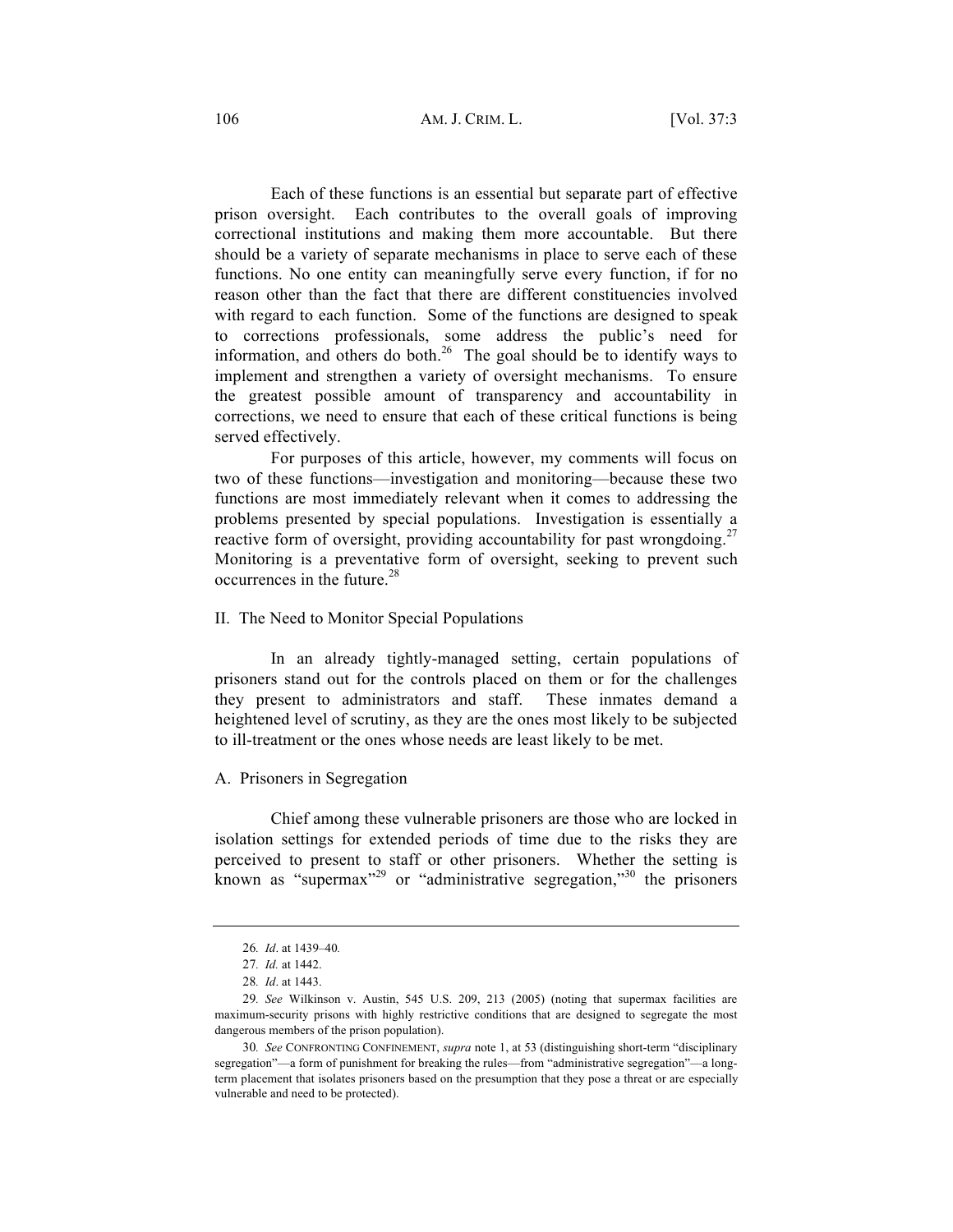typically have little control over their placement in these harsh conditions.<sup>31</sup> and they have limited human contact for what could be a period of many years.32 Typically, prisoners are confined in austere single-cells for up to twenty-three hours per day for an indefinite period of time.<sup>33</sup> Rarely are they allowed contact with other inmates and they have only fleeting interactions with staff.<sup>34</sup> Prison administrators have a great deal of discretion when it comes to the decision to place an inmate in segregation.<sup>35</sup> Research shows that many prisoners held under these conditions experience severe deterioration of their mental health.<sup>36</sup> Virtually no outsiders have access to the parts of correctional facilities that house these segregated inmates.<sup>37</sup> Unsurprisingly, the behavior presented by some of these prisoners often generates negative encounters with staff, which can result in both legitimate and illegitimate uses of force.<sup>38</sup>

The unbridled discretion surrounding the placement decision and the lack of transparency in the parts of the facilities that house segregated prisoners call for independent review to ensure that the rights of these prisoners are respected. One scholar argues that an independent committee comprised of individuals unconnected with the prison agency should evaluate the initial decision to place a prisoner in segregation and participate in periodic reviews to maintain the prisoner in that status.<sup>39</sup> While transparency with respect to administrative decision-making in the segregation context is indeed important, the need to monitor the physical treatment of these prisoners is just as critical. Numerous publications detail the human rights abuses that can attend life in these harsh settings. $40$ 

35*. Wilkinson*, 545 U.S. at 228 (finding no due process violation in Ohio's procedures for assigning a prisoner to a supermax setting, which give broad and substantial deference to the expertise of prison administrators in determining assignments).

36*. See* CRAIG HANEY, REFORMING PUNISHMENT: PSYCHOLOGICAL LIMITS TO THE PAINS OF IMPRISONMENT 256–60 (2005); *see also* TERRY A. KUPERS, PRISON MADNESS: THE MENTAL HEALTH CARE CRISIS BEHIND BARS AND WHAT WE MUST DO ABOUT IT 29–36 (1999) (describing the "vicious cycle" in which mentally ill prisoners are segregated for failing to control their impulses, which causes further deterioration of their condition).

37*. See* HUMAN RIGHTS WATCH, COLD STORAGE: SUPER-MAXIMUM SECURITY CONFINEMENT IN INDIANA 3–4 (1997) [hereinafter COLD STORAGE] (describing the difficulties the human rights organization encountered in seeking access to a supermax facility); CONFRONTING CONFINEMENT, *supra* note 1, at 98 (remarking on a "near total lack of access" to prisoners in supermax facilities).

38*. See* Madrid v. Gomez, 889 F.Supp. 1146, 1161 (N.D. Cal. 1995) (finding numerous violations of the Eighth Amendment based on a "conspicuous pattern of excessive force" at Pelican Bay State Prison's Secure Housing Unit); ALAN ELSNER, GATES OF INJUSTICE: THE CRISIS IN AMERICA'S PRISONS 152–58 (2004).

39. Michael Jackson, *The Litmus Test of Legitimacy: Independent Adjudication and Administrative Segregation*, 48 CAN. J. CRIMINOLOGY & CRIM. JUST. 157, 157–58 (2006).

40*. See, e.g.*, ELSNER, *supra* note 38, at 140–65 (2004); HANEY, *supra* note 36, at 215–18; COLD

<sup>31</sup>*. Id.* at 52–53.

<sup>32</sup>*. See Wilkinson*, 545 U.S. at 214–15 (describing conditions in the Ohio State Penitentiary, Ohio's supermax facility).

<sup>33</sup>*. Id*. at 214*.*

<sup>34</sup>*. Id.*; *see also* Jones'El v. Berge, 164 F.Supp.2d 1096, 1099–101 (W.D. Wis. 2001) (describing conditions in Wisconsin's Supermax Correctional Institution).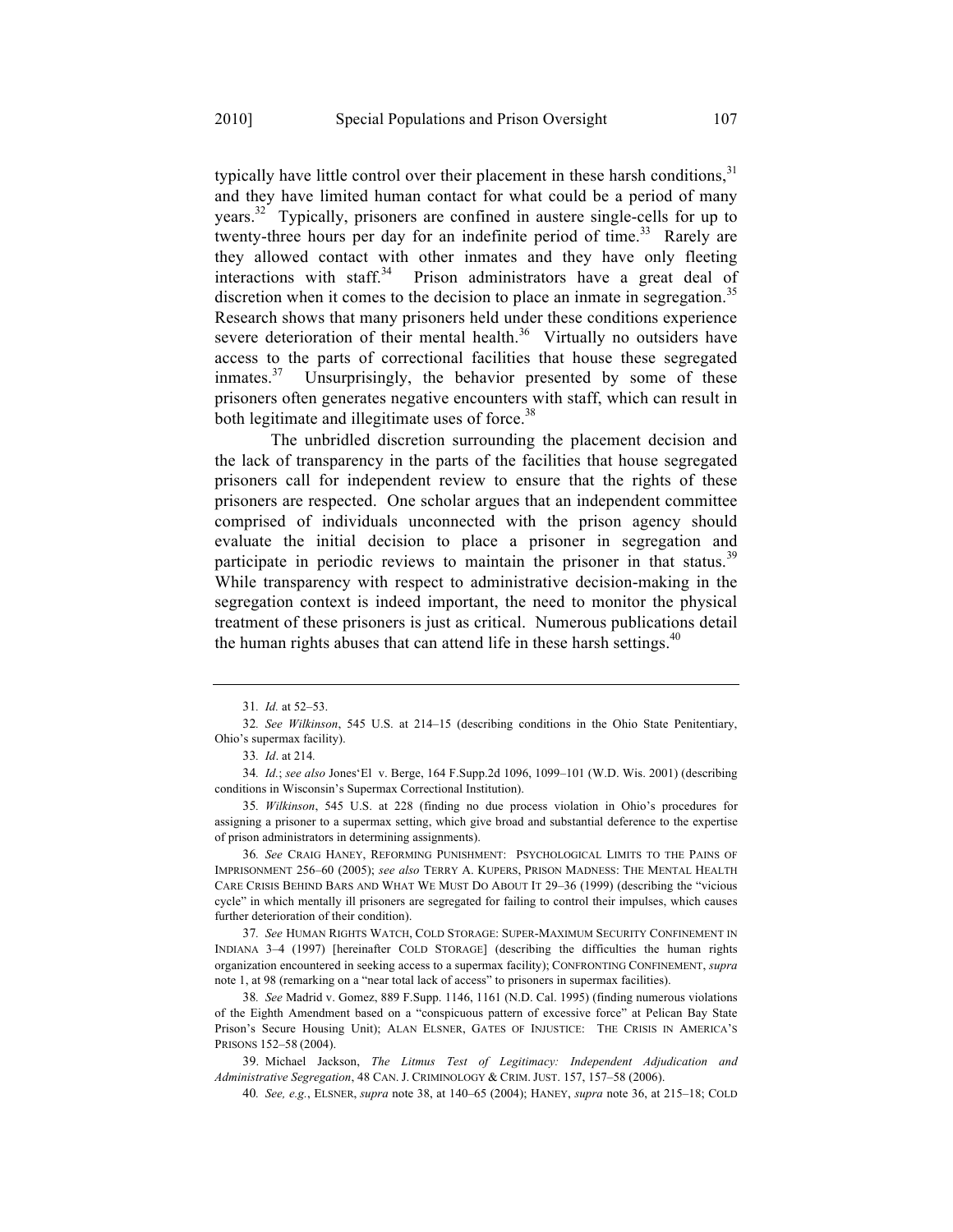108 AM. J. CRIM. L. [Vol. 37:3

Because segregated prisoners are so vulnerable, those who monitor prisons through their work with an oversight body generally make it a priority to visit the segregation units of a prison during their unannounced inspections of the facility.<sup>41</sup> Indeed, when the author served as a courtappointed monitor of conditions in the Texas prison system in the landmark case of *Ruiz v. Estelle*,<sup>42</sup> visits to segregation were a critical part of every inspection. Those visits to segregation included, at a minimum, opportunities for visual observation of conditions and interactions between inmates and staff, interviews with prisoners, interviews with staff, review of logs and other documentation to ensure that prisoners received regular access to the dayroom or yard, and review of grievances filed by segregated prisoners. While it would be naïve to suggest that these inspections either caught or prevented all abuses of segregated prisoners, there is no question that the visits served to remind staff of the need to adhere to the rules applicable to the treatment of these inmates. What's more, sometimes the team of monitors identified systemic problems that they brought to the attention of administrators, which were then fixed. Just as importantly, the inspections provided the prisoners with a vehicle for registering their concerns and with the assurance that their complaints would be taken seriously.<sup>43</sup> The prisoners knew that they were isolated, but not forgotten.

# B. Prisoners Vulnerable to Sexual Assault

Unlike the situation of prisoners held in isolation, prisoners who are vulnerable to sexual assault do not necessarily find themselves housed in a separate part of a correctional facility. Thus, the challenge with this special population is to identify them wherever they are housed and ensure that they are protected from abuse. The Prison Rape Elimination Act of  $2003<sup>44</sup>$ not only drew national attention to the problem of prison sexual assault but also mandated the development of standards to reduce the occurrence of such incidents.<sup>45</sup> Among the proposed standards developed by the National

STORAGE, *supra* note 37, at 4; HUMAN RIGHTS WATCH, OUT OF SIGHT: SUPER-MAXIMUM SECURITY CONFINEMENT IN THE UNITED STATES (2000), *available at* http://www.hrw.org/legacy/reports/2000/supermax; Daniel Mears, *A Critical Look at Supermax Prisons*, 30 CORRECTIONS COMPENDIUM 6, 48 (2005).

<sup>41</sup>*. See, e.g.*, SHIRLEY POPE, THE WORK OF THE CORRECTIONAL INSTITUTIONS INSPECTION COMMITTEE: REFLECTIONS AND ANALYSIS 13 (2006), *available at* http://www.ciic.state.oh.us/reports/randa3-16-06.pdf.

<sup>42.</sup> 503 F. Supp. 1265 (S.D. Tex. 1980), *amended and vacated in part by*, 688 F.2d 266 (5th Cir. 1982).

<sup>43</sup>*. See* Vincent M. Nathan, *Have the Courts Made a Difference in the Quality of Prison Conditions? What Have We Accomplished to Date?*, 24 PACE L. REV. 419, 425 (2004) (noting that correctional litigation has brought a "measure of newly found self-respect to many prisoners," who now "know they are no longer entirely outside the scope of legal protection").

<sup>44.</sup> Pub. L. No. 108-79, 117 Stat. 972 (codified as amended at 42 U.S.C. §§ 15601–15609 (2006)).

<sup>45.</sup> As part of this effort, the Act created a nine-member National Prison Rape Elimination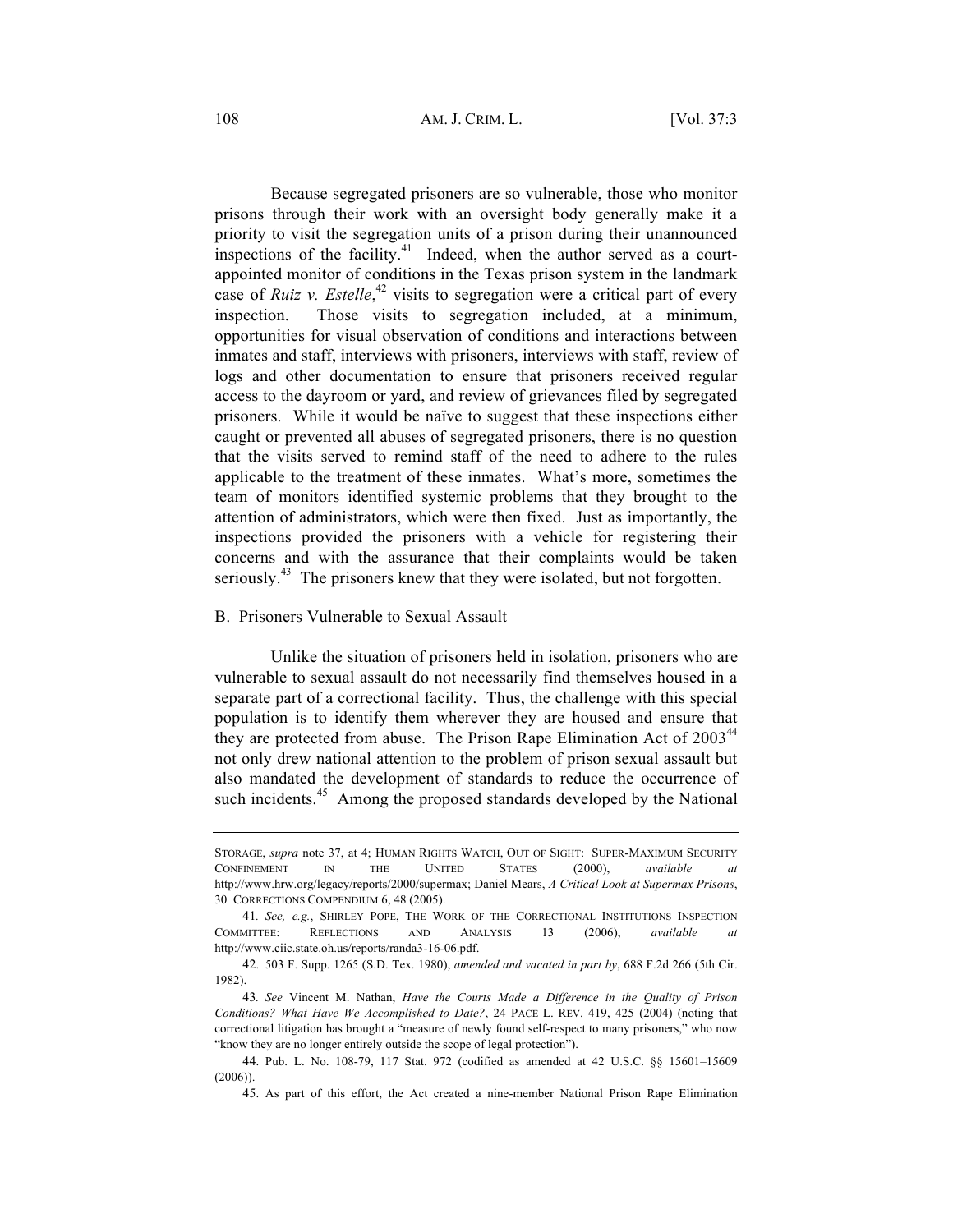Prison Rape Elimination Commission (NPREC) are requirements that every correctional facility undergo an independent audit to ensure its compliance with operational standards designed to prevent sexual assault.<sup>46</sup> While such an audit does not necessarily include monitoring of the type envisioned in this article, it does recognize that independent oversight is critical if the problem of sexual assault is to be addressed.<sup>47</sup>

Routine monitoring of correctional facilities is an essential part of ensuring the protection of vulnerable prisoners. Monitors have the ability to speak privately with inmates and assess the degree to which they feel safe from assault from either other prisoners or staff.<sup>48</sup> Inspectors can also review incident reports, grievances, medical records, and other documents to identify the extent to which sexual assaults are reported to authorities or medical personnel.<sup>49</sup> Monitors can interview staff to ensure that they are familiar with protocol in the event that a prisoner reports a rape or fears for his or her safety. These interviews often yield helpful and previously unreported information about dangerous areas within the prison or specific prisoners who may be targets for assault. Another key part of any inspection involves a review of the facility's policies with regard to the identification and housing of vulnerable prisoners and an assessment of whether such policies are followed in practice.<sup>50</sup> Lastly, monitors develop a strong sense of a facility's "culture"—the degree to which there is a clear lack of tolerance for any behavior that contributes to the occurrence of sexual assault of prisoners.<sup>51</sup>

Sexual assault complaints also demand the involvement of

Commission. 42 U.S.C. § 15606(a)–(b). The Commission was instructed to submit a report following a "comprehensive legal and factual study of the penalogical, physical, mental, medical, social, and economic impacts of prison rape." § 15606(d)(1). The Attorney General was required to "publish a final rule adopting national standards for the detection, prevention, reduction, and punishment of prison rape" no later than one year after receiving the report of the National Prison Rape Elimination Commission. §  $15607(a)(1)$ .

<sup>46</sup>*. See* NPREC REPORT, *supra* note 2, app. B, at 219 (requiring audits of correctional facilities' compliance with the PREA Standards at least every three years under standard AU-1).

<sup>47</sup>*. See id.* at 88 (stating that, in order to enhance public confidence in the willingness of prisons to prevent sexual abuse and to provide outsiders with the information necessary to intervene when a prison is struggling to prevent sexual abuse, it is critical that auditors be independent, qualified, and have the ability to operate without constraint).

<sup>48</sup>*. See, e.g.*, *id.* at 89 (citing the testimony of an independent investigator regarding his 2005 investigation into allegations of sexual abuse in a juvenile detention center: "When I interviewed the victims . . . I saw kids with fear in their eyes, kids who knew they were trapped in an institution within a system that would not respond to their cries for help.").

<sup>49</sup>*. See id.* at 88 (stating that monitors "must have unfettered access to all parts of the facility as well as all documents, staff, and prisoners").

<sup>50</sup>*. See, e.g.*, *id.* app. B at 217 (establishing standards under NPREC standards SC-1 and SC-2 for determining whether inmates be screened during intake to assess their risk of being sexually abused and that this information be used to inform housing, work, education, and program assignments).

<sup>51.</sup> For an example of the negative effects a facility's culture can have on vulnerable inmates, see ROTHSTEIN & STANNOW, *supra* note 22, at 4–5 (arguing that the difficulties of reporting a sexual assault in prison are aggravated by the possibility of retaliation from inmates and officials, and the fact that, in the worst facilities, corrections officials facilitate or even participate in the violence).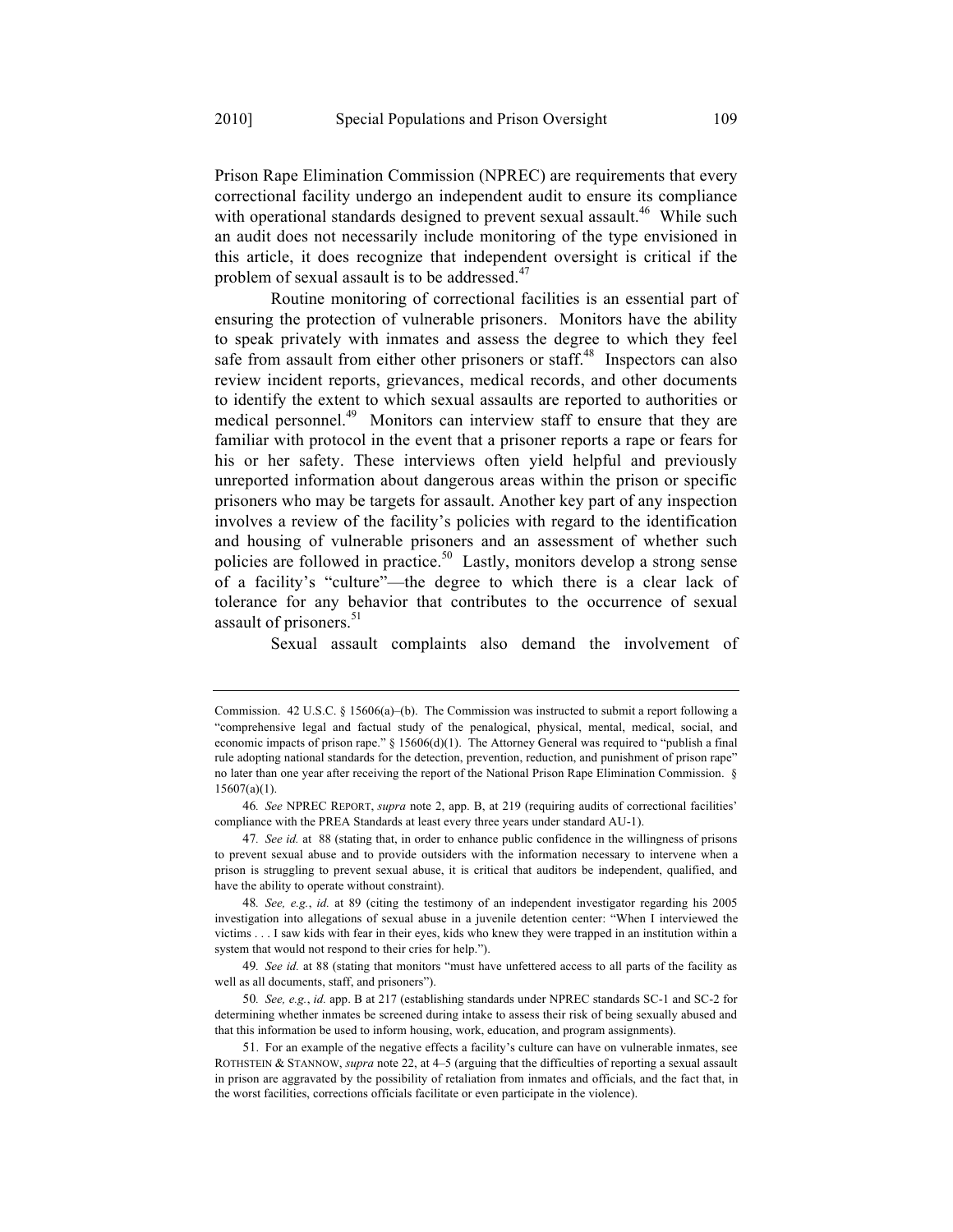independent investigators who can conduct appropriate criminal investigations and forensic evaluations.<sup>52</sup> Whereas the monitoring process is designed to prevent the occurrence of prison rape, investigations are intended to punish wrongdoing in this arena through the use of the criminal process (and not just through administrative disciplinary measures).<sup>53</sup>

# C. Prisoners with Mental and Physical Disabilities

Federal law provides for the external monitoring of correctional facilities to protect the rights of individuals with mental and physical disabilities housed there.<sup>54</sup> Every state must designate a particular entity sometimes it is a governmental body and sometimes it is an NGO—to advocate on behalf of individuals with mental disabilities, including those who are housed in correctional facilities.<sup>55</sup> These federally-funded entities are known as protection and advocacy (P&A) organizations.<sup>56</sup>

These P&A entities are given a formal right of access to correctional facilities in order to ensure that persons with mental or physical disabilities are not ill-treated.<sup>57</sup> While most P&A entities around the country have little time to focus on the rights of the incarcerated (as opposed to the rights of the mentally disabled in the community or in mental institutions), there are a handful of these organizations for whom the incarcerated mentally ill population is a priority.<sup>58</sup> Still, such groups do not

55. 42 U.S.C. § 10805.

<sup>52</sup>*. See* NPREC REPORT, *supra* note 2, at 106–09 (stating that prison facilities have a duty to investigate every complaint of sexual abuse, and outlining standards to ensure the quality of investigations).

<sup>53</sup>*. See External Oversight: The Outside World's Responsibility to Prevent and Respond to Sexual Violence: Public Hearing Before the Nat'l Prison Rape Elimination Comm'n* (Nov. 26, 2007) (written testimony of Matthew Cate, California Inspector Gen., Office of the Inspector Gen.) [hereinafter Cate Testimony], *available at* http://www.nprec.us/docs3/Cate%20Testimony.pdf.

<sup>54.</sup> There is a framework of federal statutes that provide for the protection of institutionalized individuals with mental and physical disabilities. Most prominent is the Developmental Disabilities Assistance and Bill of Rights Act of 2000, 42 U.S.C. §§ 15001–15115 (2006). Provisions for the protection and advocacy of people with mental illness in mental health facilities, including prisons, also exist under The Protection and Advocacy for Mentally Ill Individuals Act, 42 U.S.C. §§ 10801–10851 (2006).

<sup>56.</sup> The P&A laws refer to the federal Protection and Advocacy for Individuals with Mental Illness (PAIMI) Program, authorized by the Protection and Advocacy for Mentally Ill Individuals Act, §§ 10801–10851, and the Protection and Advocacy for Persons with Developmental Disabilities (PADD) Program, authorized by the Developmental Disabilities Assistance and Bill of Rights Act, §§ 15001–15115. *See supra*, note 54 and accompanying text.

<sup>57.</sup> 42 U.S.C. § 15043.

<sup>58.</sup> For example, Advocacy, Inc., the Texas P&A organization, has been deeply involved with monitoring conditions of confinement for mentally ill juvenile offenders. *See* NAT'L DISABILITY RIGHTS NETWORK, THE PROTECTION & ADVOCACY (P&A) SYSTEM: EXAMPLES OF P&A JUVENILE JUSTICE ADVOCACY ACTIVITIES 3 (2007), *available at* www.napas.org/meetings/Annual/2006/wkshp.htm (describing the methods used by Advocacy, Inc. to monitor county juvenile detention centers in Texas). For more information on Advocacy, Inc., see that organization's website. ADVOCACY INC., http://www.advocacyinc.org (last visited Jan. 9, 2011). For a survey of P & A organizations, see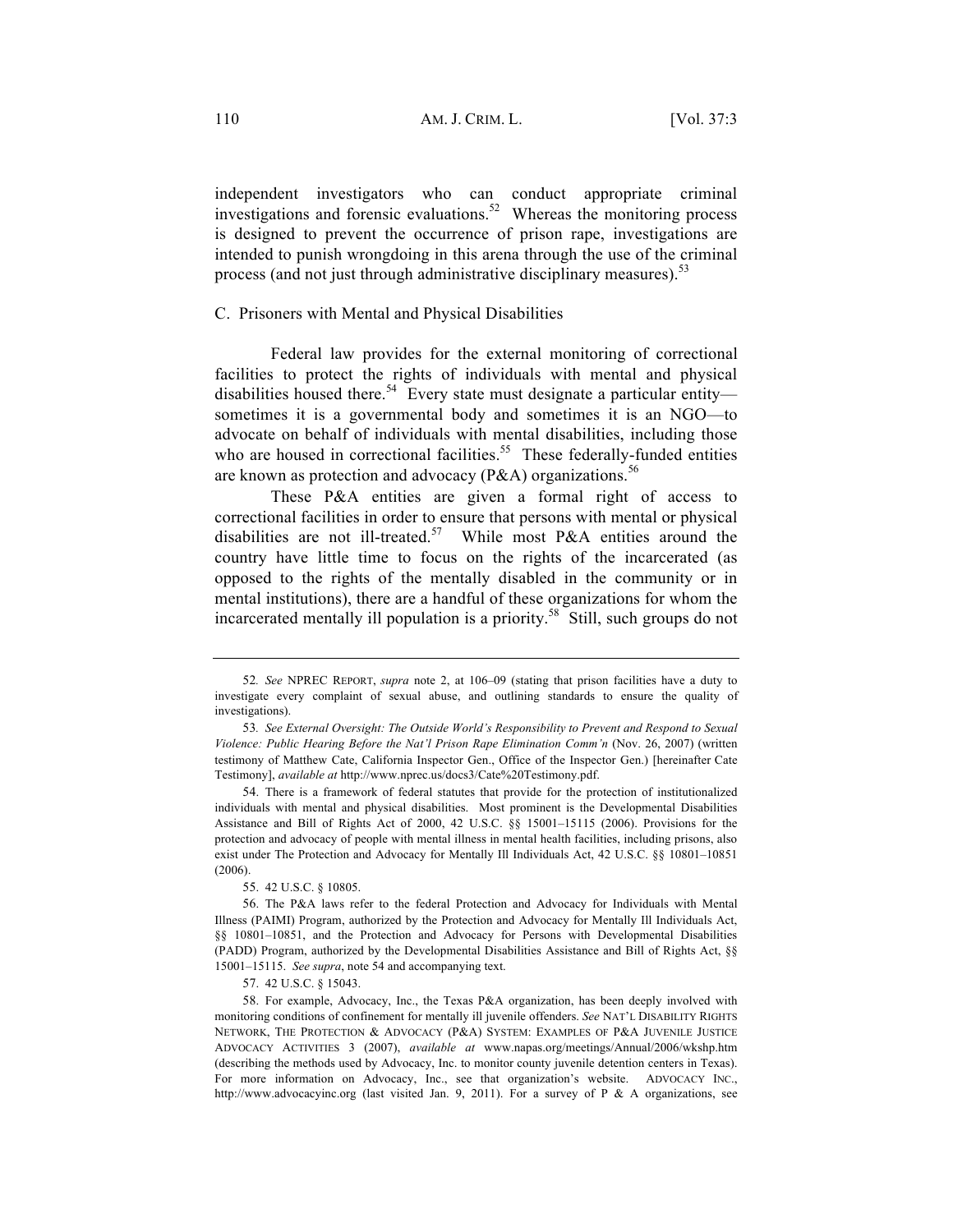tend to conduct routine inspections of prisons or jails, but rather they seek access to facilities where their potential clients appear to have problems.<sup>59</sup>

Because the law is already in place to allow independent oversight to protect this special population, it is certainly worth exploring whether additional emphasis can be placed on the need for routine monitoring of correctional facilities under this statutory authority.

# D. Prisoners with Serious Medical Needs

Perhaps no aspect of correctional operations is more heavily criticized than the correctional health care system.<sup>60</sup> The numbers of grievances and lawsuits filed by prisoners about inadequate medical care not to mention the billions of dollars spent on correctional health care annually—speak volumes about the need for effective oversight of this service. $61$  External scrutiny must be brought to bear on two fundamental issues: prisoner access to health care, and the quality of the care that prisoners receive.

Routine monitoring of health care services is essential to ensure that prisoners have a way of bringing their medical concerns to the attention of health care staff and that they receive appropriate medical care in a timely fashion. Monitors can evaluate sick call procedures, assess sanitary conditions in medical bays, report on the qualifications and availability of the facility's health care professionals, assess the availability of appropriate equipment, and ensure that prisoners receive their prescribed medications and that medical restrictions are respected by correctional staff. Much of this routine monitoring can be conducted by non-medically trained inspectors.

When it comes to conducting quality assurance, however, medical professionals are needed to serve as part of an independent assessment team.62 These professionally trained monitors can review a sampling of prisoner medical files to assess the quality of care that these prisoners receive. Moreover, these team members can follow up on complaints raised by specific prisoners and ensure that these individuals receive appropriate care.

generally Michele Deitch, *Independent Correctional Oversight Mechanisms Across the United States: A 50-State Inventory,* 30 PACE L. REV. 1754 (2010).

<sup>59</sup>*. See generally* Deitch, *supra* note 58 (surveying the activities of P&A organizations).

<sup>60</sup>*. See, e.g.*, CONFRONTING CONFINEMENT, *supra* note 1, at 13 (discussing the health care shortcomings of American prisons).

<sup>61</sup>*. See* Elizabeth Alexander, *"Watching the Watchmen" After Termination of Injunctive Relief*, 24 PACE L. REV. 793, 796 n.11 (2004) (discussing cases involving oversight of health care access for incarcerated individuals).

<sup>62</sup>*. See* Owers, *supra* note 14, at 234–35 (noting that the teams conducting full inspections of prisons in the United Kingdom are supplemented by health care and substance abuse specialists, and that prison health care inspectors must look for "treatment and professional expertise equivalent to that which they would expect to find in community health care").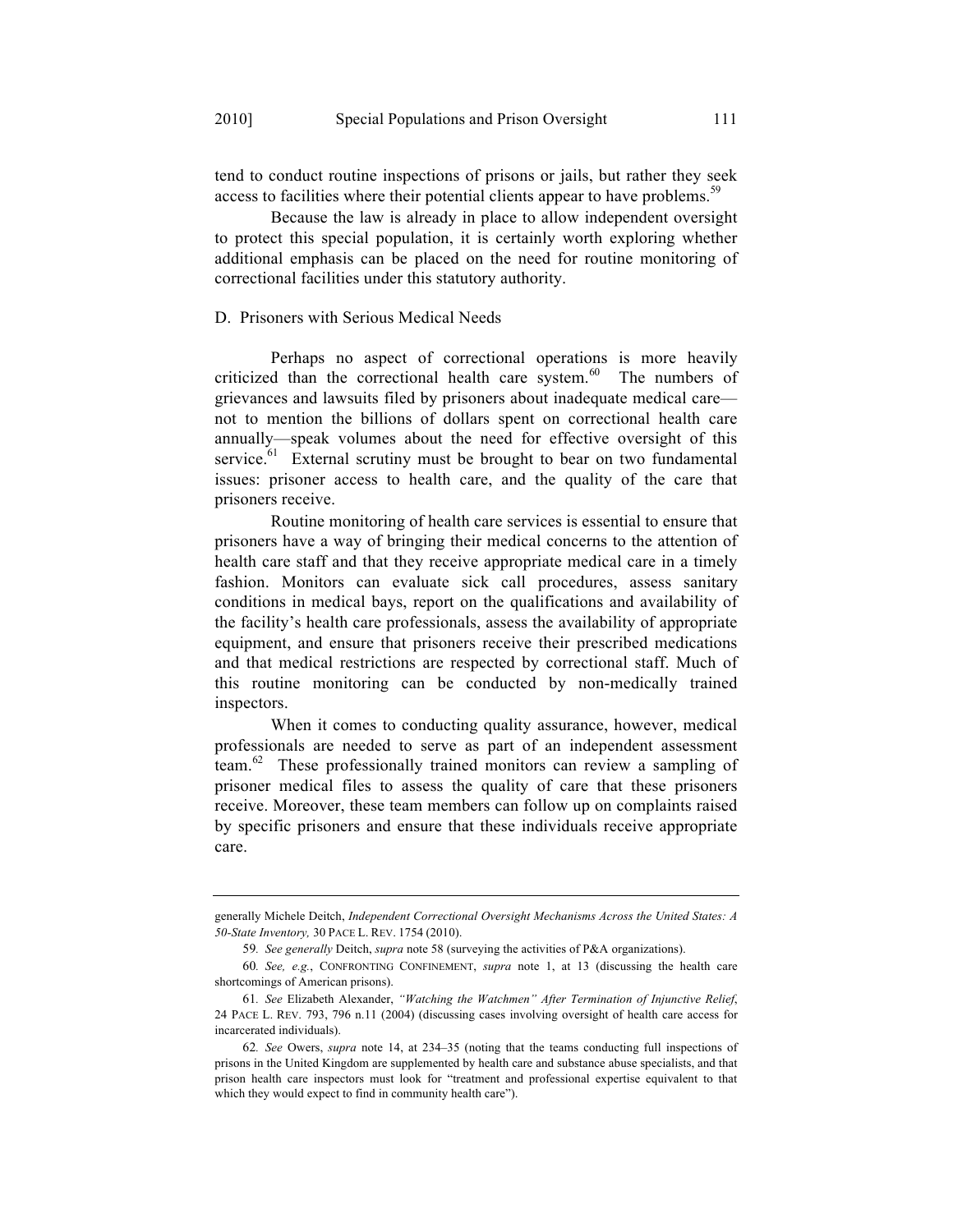### III. The Essential Elements of Effective Prison Oversight

So far, this article has provided an overview of the concept of independent oversight and the ways in which such oversight can contribute to transparency and accountability when it comes to the treatment of prisoners, especially for those prisoners who can be considered special populations. The obvious question remains: what should an independent oversight body look like? The answer to this question is complex because there is no single best way to structure a correctional oversight mechanism. So much depends on the responsibilities assigned to the oversight entity, on the culture and politics of the jurisdiction in which it is located, and on the systems already in place in that jurisdiction. $63$  It is less critical that all oversight mechanisms look alike than it is that they have in place the essential elements for effectiveness as an oversight body. I have identified eight fundamental criteria for effectiveness:

(1) They must **be independent of the correctional agency** and be able to do their work without interference or pressure from the agency or any other body.

(2) They must have a **mandate to conduct regular, routine inspections** of the facilities under their jurisdiction, and the authority to investigate and issue reports on, a particular problem at one or more facilities.

(3) Monitors must have a "golden key," giving them **unfettered and confidential access** to facilities, prisoners, staff, documents, and materials, and they should have the ability to visit any part of a facility at any time of day without prior notice.

(4) They must be **adequately resourced**, with sufficient staffing, office space, and funding to carry out their monitoring responsibilities and the budget must be controlled by the monitoring entity.

(5) They must have the power and the **duty to report** their findings and recommendations, in order to fulfill the objective of transparency, and they should control the release of their reports.

(6) They must take a **holistic approach to evaluating the treatment of prisoners**, relying on observations, interviews, surveys, and other methods of gathering information from prisoners, as well as on statistics and performance-based outcome measures.

(7) There must be **a means of fulfilling both the investigative function and the monitoring function**, in order to provide accountability for past wrongdoing in individual cases and to prevent future problems. These functions need not be performed by the same oversight body.

(8) The **agency must be required to cooperate fully** with the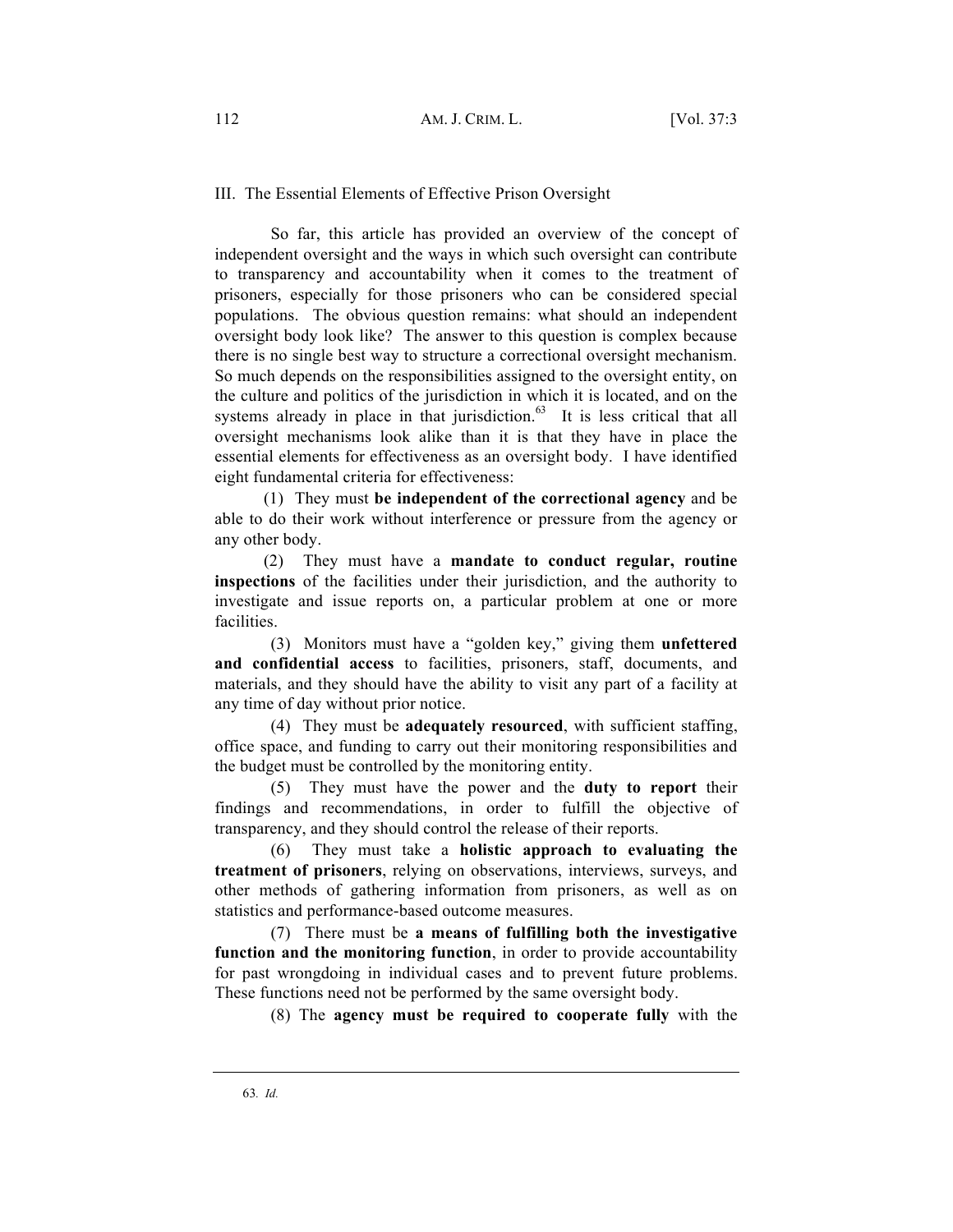oversight body and to **respond promptly and publicly** to its findings.<sup>64</sup>

While those who advocate for prisoners' rights may instinctively believe that an oversight body should also have enforcement authority when it comes to the power to implement their recommendations, my own view is that such enforcement authority is neither essential nor desirable for a monitoring entity.<sup>65</sup> The investigation and monitoring functions should not be confused with a regulatory function. Prison inspectors are not managers and they are not policy-setters. They should not exercise control over an agency or its staff, for in doing so they become yet another layer of management. Enforcement should come from a regulatory body, a budgetsetting body, or the courts. In contrast, the monitor's strength comes from the power of persuasion, not control.<sup>66</sup>

#### IV. Models of External Prison Oversight

Unlike our European counterparts,  $67$  most state and local jurisdictions in the United States have either extremely limited independent correctional oversight structures in place or none at all.<sup>68</sup> Those oversight mechanisms that do exist vary widely in structure and purpose.<sup>69</sup> While meaningful prison oversight mechanisms are still relatively rare in the United States, there are a handful of very interesting models that are worth highlighting in an effort to provide guidance to jurisdictions with an interest in designing their own oversight mechanisms to address the needs of special populations of prisoners. In addition, it is instructive to consider some highly developed oversight models in other countries.

<sup>64</sup>*. Prison Oversight and Systems of Accountability: Public Hearing Before the Nat'l Prison Rape Elimination Comm'n* 15–16 (Dec. 6, 2007) (written testimony of Michele Deitch), *available at* http://www.nprec.us/docs3/Deitch%20Testimony.pdf.

<sup>65.</sup> This view is consistent with the perspectives of various experts who conduct routine monitoring of correctional facilities. *See, e.g.*, Silvia Casale, *Mechanisms for Custodial Oversight: The United States and Europe*, 22 WASH. U. J.L. & POL'Y 217, 223 (2006) (noting that the international Committee for the Prevention of Torture and Inhuman or Degrading Treatment or Punishment (CPT) does not have powers of enforcement, but rather "works by persuasion"); *Beyond Government Oversight: Public Hearing Before the Comm'n on Safety and Abuse in America's Prisons* 10 (Feb. 9, 2006) (written testimony of Jack Beck, Dir., Prison Visiting Project, Corr. Ass'n of N.Y.), *available at* http://www.prisoncommission.org/statements/beck jack.pdf (arguing that legislation authorizing a monitoring entity should not oblige a corrections department to accept the findings of the entity, but should "mandate[] that the department articulate its position on the validity of the findings and, where the department cannot dispute that a problem exists, develop a remedial plan.").

<sup>66.</sup> CONFRONTING CONFINEMENT, *supra* note 1, at 81 (noting that independent monitors typically have no enforcement role, but instead rely on their "credibility and powers of persuasion"); *see also*  Casale, *supra* note 65, at 223 (noting that the CPT has no enforcement powers, but instead "works on persuasion, reminding [nation] states that they have chosen to ratify the convention and must engage in a cooperative dialogue with the CPT").

<sup>67</sup>*. See infra* notes 71–89; 108–110; 124–128 and accompanying text.

<sup>68</sup>*. See* Deitch, *supra* note 58, at 1762 (concluding that "formal and comprehensive external oversight—in the form of inspections and routing monitoring of conditions that affect the rights of prisoners—is truly rare in this country").

<sup>69</sup>*. See generally id.* (surveying the prison oversight mechanisms in all fifty states).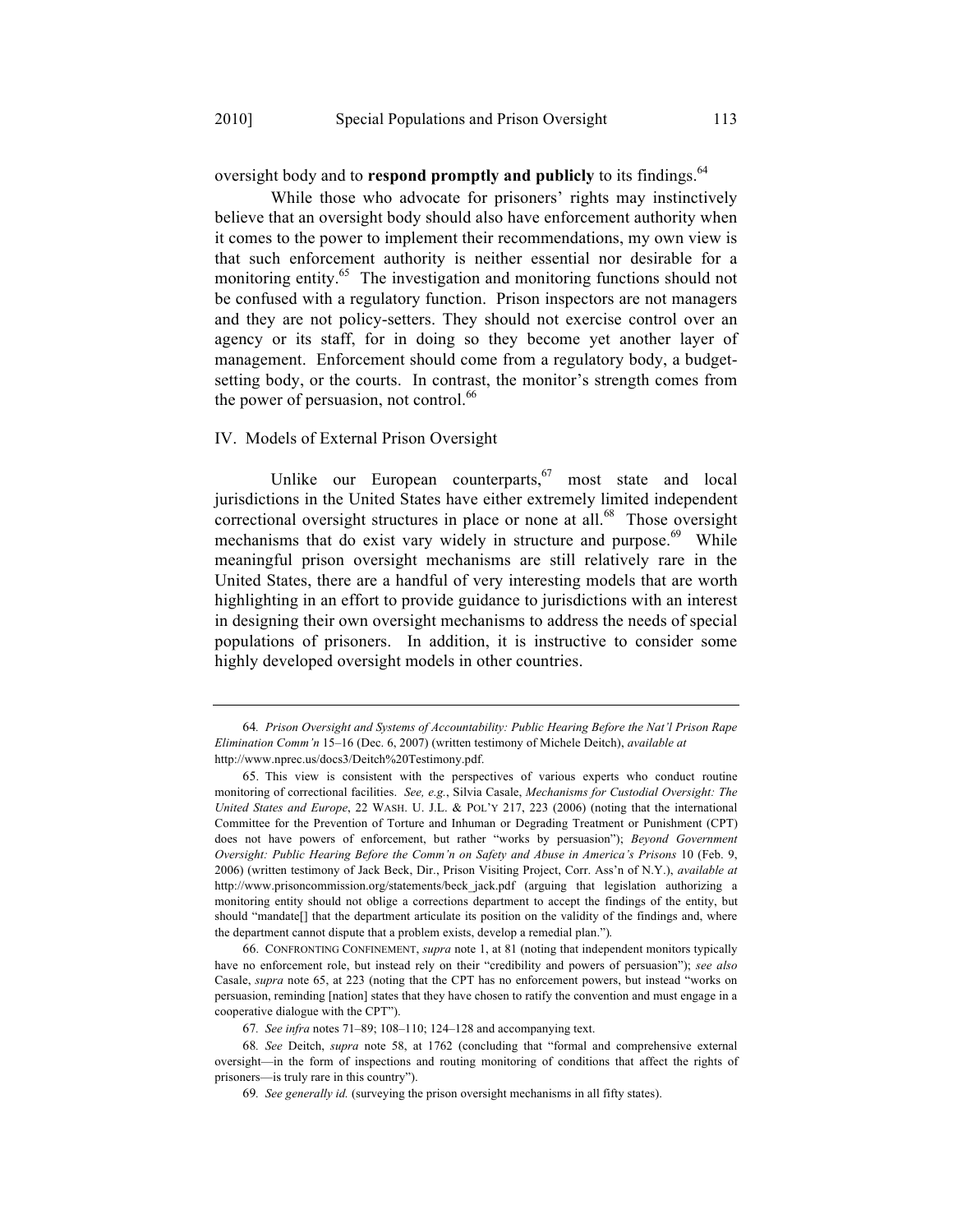This article turns now to a brief discussion about some domestic and international oversight entities that have an explicit mandate and the legal authority to provide correctional oversight. For the most part, these oversight bodies appear to meet most of the criteria for effectiveness as described above. The organizations can be loosely grouped into one of the following categories: independent governmental monitoring bodies; specially created legislative committees; ombudsmen; non-governmental organizations; lay citizen oversight boards; and court oversight. The title that these bodies are given is often less relevant than the specific duties they are assigned and the powers they hold. There are advantages and disadvantages to each way of structuring a monitoring entity,<sup>70</sup> which is an important issue but beyond the scope of this article.

#### **British Prison Inspectorate**

The best-known example of an independent governmental monitoring body is the British Prison Inspectorate.<sup>71</sup> Although it is located under the umbrella of the British Home Office, under which the British prison agency also falls, the Chief Inspector is appointed by the Crown for a five-year term and is removable only for cause.<sup>72</sup> The British Prison Inspectorate is charged with conducting routine inspections of all places of detention in the United Kingdom at least twice every five years.<sup>73</sup> Teams of inspectors, which occasionally include outside experts on a particular issue, monitor conditions in these facilities through a combination of surprise indepth inspections, follow-up visits, and prisoner surveys.<sup>74</sup>

The goal of these inspections is to assess whether the facility meets the test of a "healthy prison."<sup>75</sup> Rather than applying a checklist-type approach, the teams seek answers to the questions: are prisoners safe?; are they treated respectfully?; are they given purposeful activities?; and are they prepared for re-entry?<sup>76</sup> The Inspectorate issues detailed reports following each visit, and the Inspectorate alone controls the substance and timing of the reports.<sup>77</sup> The prison agency is provided an opportunity to respond in writing to each report and is required to file an action plan for complying with any recommendation unless there is a written objection.<sup>78</sup> In addition

<sup>70.</sup> For a more in depth discussion of different ways to structure a monitoring entity, see generally Deitch, *supra* note 64.

<sup>71</sup>*. See* DAVID RAMSBOTHAM, PRISONGATE: THE SHOCKING STATE OF BRITAIN'S PRISONS AND THE NEED FOR VISIONARY CHANGE (2003); Owers, *supra* note 14, at 231–32. Then-Chief Inspector Anne Owers provided an in-depth description of the Inspectorate in her presentation at the "Opening Up a Closed World" conference. *See* CONFERENCE PROCEEDINGS, *supra* note 7, at 25; Anne Owers, *Prison Inspection and the Protection of Prisoners' Rights*, 30 PACE L. REV. 1535, 1540 (2010).

<sup>72.</sup> Owers, *supra* note 14, at 231.

<sup>73</sup>*. Id.* at 234; *see also* Owers, *supra* note 71, at 1540.

<sup>74</sup>*.* Owers, *supra* note 14, at 234–35; *see also* Owers, *supra* note 71, at 1540–41.

<sup>75</sup>*.* Owers, *supra* note 14, at 233.

<sup>76</sup>*. Id.*

<sup>77</sup>*. Id.* at 235–36; *see also* Owers, *supra* note 71, at 1543.

<sup>78.</sup> Owers, *supra* note 14, at 236.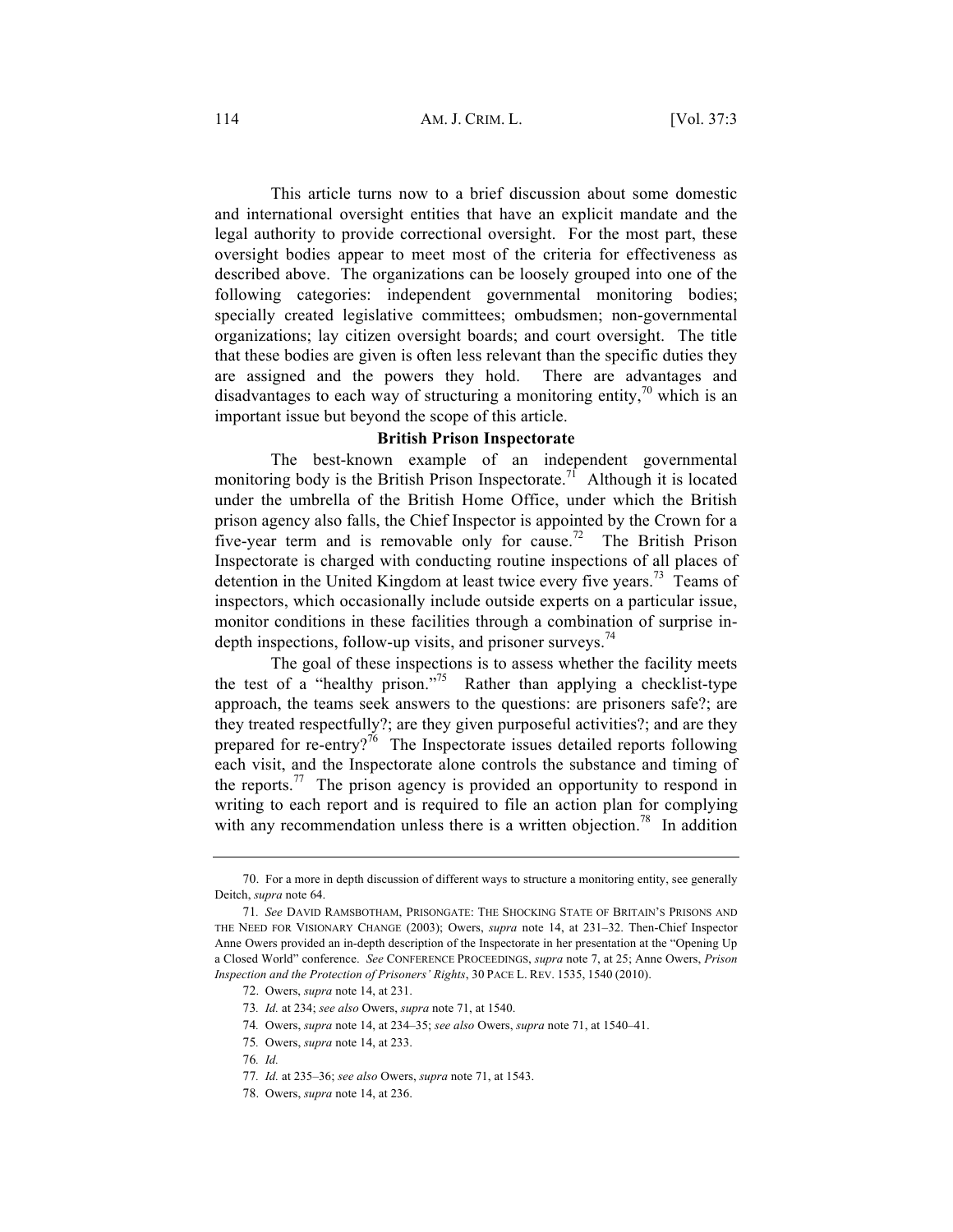to facility-specific reports, the Inspectorate also prepares and writes reports on special topics that cut across operations of the entire prison agency.<sup>79</sup> Some of these special topics reports include reports focusing on the needs of special populations.<sup>80</sup> It is worth emphasizing that the British Prison Inspectorate's work is entirely preventative in nature; the office does not conduct investigations of particular allegations of wrongdoing nor does it seek to assess blame for past problems.<sup>81</sup> The aim is to identify problems and correct them before they lead to deeper concerns. It is also critical to understand that the Inspectorate does not audit the Prison Service—the focus is strictly on the treatment of prisoners. $82$ 

# **European Committee for the Prevention of Torture and Inhuman or Degrading Treatment or Punishment**

Somewhat similarly, the European Committee for the Prevention of Torture and Inhuman or Degrading Treatment or Punishment (CPT) is an international treaty body falling under the auspices of the Council of Europe.<sup>83</sup> Each of the forty-seven European countries that are members of the Council of Europe signed a treaty that allows the CPT to inspect conditions in their prisons, jails, and other places of detention.<sup>84</sup> The CPT is comprised of one representative from each European country, each of whom has expertise in correctional matters, and delegations of these CPT members make routine, surprise visits to selected prison facilities in every country every few years.<sup>85</sup> The most significant difference between the British Prison Inspectorate and the CPT is that the CPT's work remains confidential: Reports are issued solely to the leadership of the country that has been the subject of the inspection.<sup>86</sup> However, each country is strongly encouraged to publish the CPT's report, along with its own response to the report. $87$  To date, only Russia has refused to publish the reports. $88$  Thus, there is a healthy tradition of open dialogue about the prison conditions that exist in each country despite the fact that the CPT cannot release its own

<sup>79</sup>*. Id.* 237; *see also* Owers, *supra* note 71, at 1543.

<sup>80</sup>*.* Owers, *supra* note 14, at 237; *see also* Owers, *supra* note 71, at 1543 (noting that the Inspectorate's "thematic reviews" have recently dealt with older prisoners, prisoners held in extreme custody, and the mental health of prisoners).

<sup>81.</sup> Owers*, supra* note 71, at 1538 (noting that the Inspectorate does not have statutory authority to investigate individual cases or address individual prisoners' complaints).

<sup>82.</sup> Owers*, supra* note 14, at 231.

<sup>83.</sup> Casale, *supra* note 65; *see also* ROD MORGAN & MALCOLM EVANS, COMBATING TORTURE IN EUROPE: THE WORK AND STANDARDS OF THE EUROPEAN COMMITTEE FOR THE PREVENTION OF TORTURE (2001). Then-President of the CPT Silvia Casale gave an address at the Texas conference. *See* CONFERENCE PROCEEDINGS, *supra* note 7, at 23; Silvia Casale, *The Importance of Dialogue and Cooperation in Prison Oversight*, 30 PACE L. REV. 1490 (2010).

<sup>84.</sup> Casale, *supra* note 65, at 218–19; *see also* Casale, *supra* note 83, at 1492 n.9 (defining the "European common legal space" as the forty-seven countries in which the European Convention of Legal Rights applies, and the European Court of Human Rights has jurisdiction).

<sup>85.</sup> MORGAN & EVANS, *supra* note 83, at 23, 29.

<sup>86.</sup> Casale, *supra* note 65, at 224–25; *see also* Casale, *supra* note 83, at 1495–96.

<sup>87.</sup> Casale, *supra* note 65, at 225; *see also* Casale, *supra* note 83, at 1498.

<sup>88.</sup> Casale, *supra* note 65, at 225; *see also* Casale, *supra* note 83, at 1498 n.23.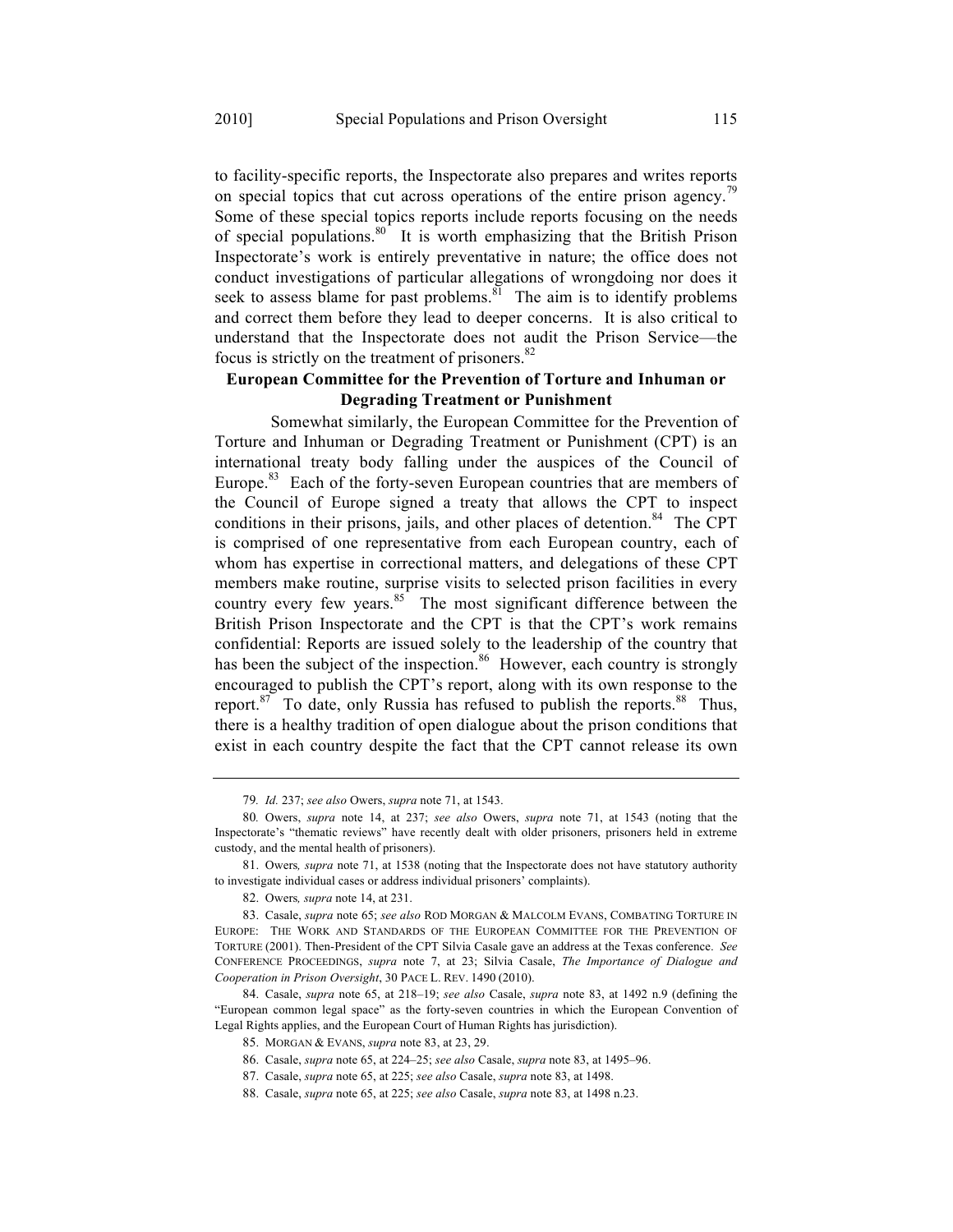reports. As with the British Inspectorate, the CPT is solely focused on preventative, systemic concerns; there is no effort made to investigate particular incidents of wrongdoing.<sup>89</sup>

# **California Inspector General**

In the United States, the California Inspector General (IG) is the best example of a statewide independent governmental oversight entity.<sup>90</sup> The California IG is an independent body charged with both investigative and monitoring responsibilities for the state's adult and juvenile corrections facilities.<sup>91</sup> With a staff of ninety-five and a budget of \$15.3 million, the California IG is well equipped to conduct routine inspections of these facilities and to conduct criminal investigations of alleged wrongdoing by high-level officials.<sup>92</sup> The IG issues public reports containing its findings and recommendations for improvement. $93$  The structure of this office is unique in the United States. California is believed to have the only Inspector General whose office is located outside the structure of the agency it investigates,  $94$  a position that gives it much more independence to publicly identify concerns about the agency and more credibility with the public.

# **United States Department of Justice, Office of the Inspector General**

At the federal level, there is the Inspector General of the United States Department of Justice (DOJ).<sup>95</sup> The responsibilities of the DOJ's Inspector General are broader than those falling within the California IG's realm, since issues relating to the Federal Bureau of Prisons are only a part of the wide-ranging issues arising for the  $DOJ<sup>96</sup>$  The DOJ Inspector General has issued a number of hard-hitting reports about federal prison

<sup>89.</sup> Casale, *supra* note 65, at 219–20; *see also* Casale, *supra* note 83, at 1493.

<sup>90</sup>*. See* NPREC REPORT, *supra* note 2, at 90–91 (describing California's Office of the Inspector General as one of the most complex oversight entities in the country in terms of both formal authority and operational design).

<sup>91.</sup> Cate Testimony, *supra* note 53, at 1. Then-Inspector General Matthew Cate gave a presentation at the Texas conference. *See* CONFERENCE PROCEEDINGS, *supra* note 7, at 23.

<sup>92</sup>*. Governmental Oversight of Prisons and Jails: Public Hearing Before the Comm'n on Safety and Abuse in America's Prisons* 1 (Jan. 9, 2006) (written statement of Matthew Cate, California Inspector Gen., Office of the Inspector Gen.), *available at* http://www.prisoncommission.org/statements/cate\_matthew.pdf.

<sup>93</sup>*. Id.* at 2.

<sup>94</sup>*. Id.*

<sup>95</sup>*. What We Know, How We Know It, and Gaps in Our Knowledge: Public Hearing Before The Comm'n on Safety and Abuse in America's Prisons* (Apr. 19, 2005) (written statement of Glenn Fine, Inspector Gen., U.S. Dep't of Justice) [hereinafter Fine Testimony], *available at* http://www.prisoncommission.org/statements/fine\_glenn.pdf; *see also* OFFICE OF THE INSPECTOR GENERAL OF THE U.S. DEP'T OF JUSTICE, http://www.usdoj.gov/oig (last visited Oct. 30, 2010).

<sup>96.</sup> The DOJ Inspector General also oversees the Federal Bureau of Investigation, the Drug Enforcement Administration, and the Marshals Service, among others. *See* Completed Audits, Inspections, and Special Reviews Organized by Department of Justice Component, OFFICE OF THE INSPECTOR GENERAL OF THE U.S. DEP'T OF JUSTICE, http://www.justice.gov/oig/reports/index.htm (last visited Oct. 30, 2010) (listing organizations investigated by the DOJ Inspector General).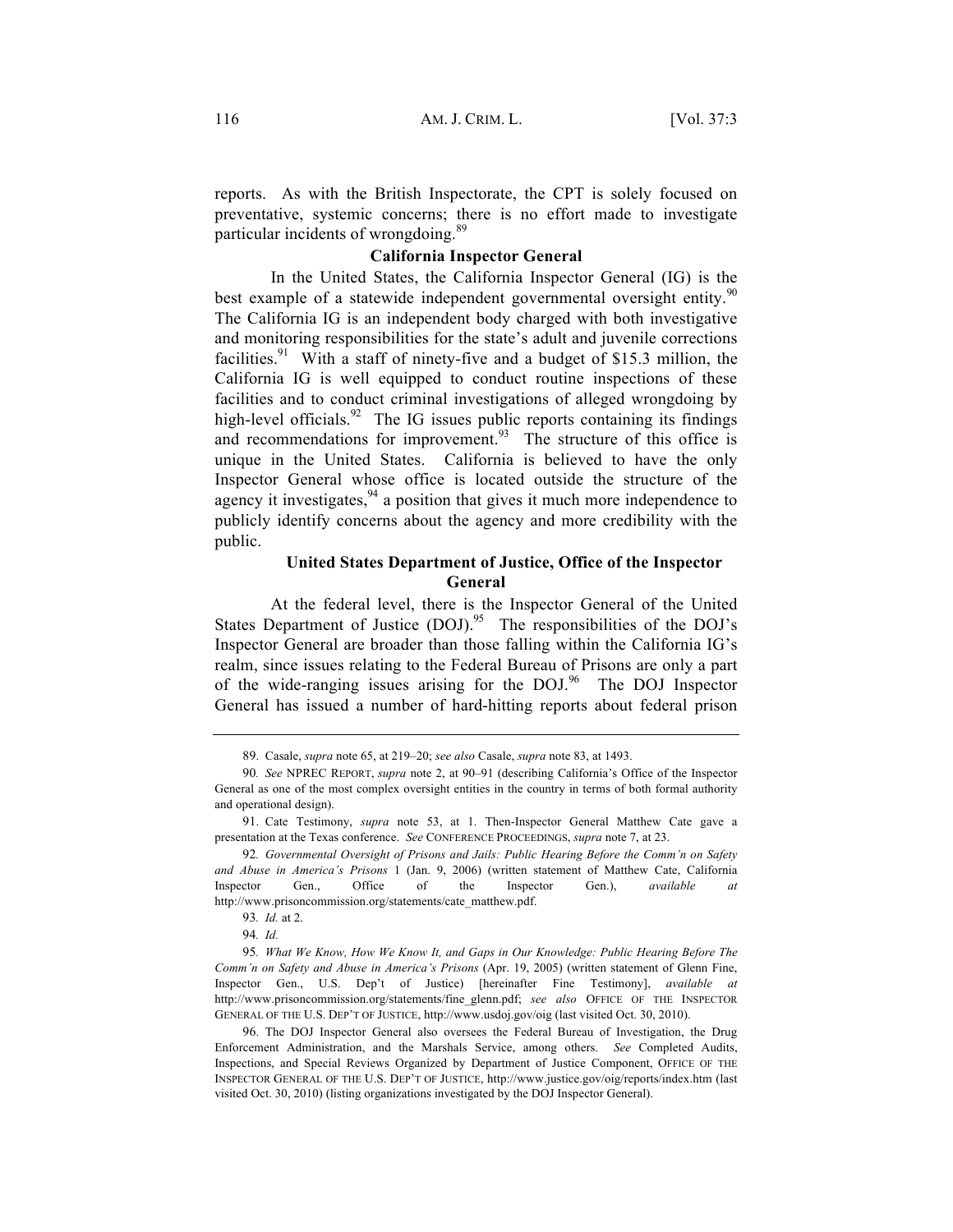matters,  $97$  but these reports tend to be issue-specific, arising on the heels of a scandal or complaint. While the DOJ's Inspector General has the authority to inspect any federal prison facility or to follow up on any area of concern,<sup>98</sup> there is no mandate to routinely monitor every facility in order to assess conditions generally or to investigate whether prisoners are treated safely and humanely.

#### **Texas Commission on Jail Standards**

When it comes to conditions in local jail facilities, Texas has an unusual entity—the Texas Commission on Jail Standards. This independent government regulatory body sets standards applicable to jail facilities in the state and monitors facility compliance with these standards.<sup>99</sup> The Commission has the authority to sanction and even decertify jails that are not in compliance.<sup>100</sup> It is worth noting, however, that the standards are silent on some of the key issues relevant to the treatment of prisoners and tend to be more targeted to the physical structure of the facilities, management issues, and overcrowding concerns.<sup>101</sup>

# **City-wide oversight entities**

In a couple of major cities, there are local governmental entities that have been established to monitor conditions in the local jail facilities on behalf of city and county-level officials. New York City has the Board of Correction, established in 1957, which sets standards for the city's jails and monitors conditions in these facilities.<sup>102</sup> Los Angeles has both the Office of Independent Review,  $103$  set up by Sheriff Lee Baca in 2001, and the Office of the Special Counsel, which reports to the Board of County Commissioners, both of which provide oversight of conditions and treatment of prisoners in the Los Angeles jail system.

# **Ohio Correctional Institution Inspection Committee**

While every state has one or more legislative committees responsible for providing legislative oversight of the state's correctional agency, only Ohio has a special committee set up for the purpose of conducting routine monitoring of conditions in prison facilities.<sup>104</sup> The Ohio Correctional Institution Inspection Committee is comprised of a bi-

<sup>97</sup>*. See* Fine Testimony, *supra* note 95, at 8–11.

<sup>98</sup>*. Id.* at 3–4.

<sup>99.</sup> 37 TEX. ADMIN. CODE § 251.1 (West 2010).

<sup>100</sup>*. Id.*

<sup>101</sup>*. See id.* §§ 259–97 (providing standards for construction of facilities, life safety issues, provision of meals, etc. but not including specific regulations regarding use of force, sexual assault, or protection of vulnerable prisoners).

<sup>102.</sup> John M. Brickman, *The Role of Civilian Organizations with Prison Access and Citizen Members—The New York Experience*, 30 PACE L. REV. 1562, 1564–65 (2010); Richard T. Wolf, *Reflections on a Government Model of Correctional Oversight*, 30 PACE L. REV. 1610, 1611–12 (2010).

<sup>103</sup>*. See* OFFICE OF INDEPENDENT REVIEW IN LOS ANGELES, http://www.laoir.com (last visited Jan. 25, 2011).

<sup>104.</sup> For a detailed discussion of the history, composition, and mandate of the Ohio Correctional Institution Inspection Committee, see POPE, *supra* note 41.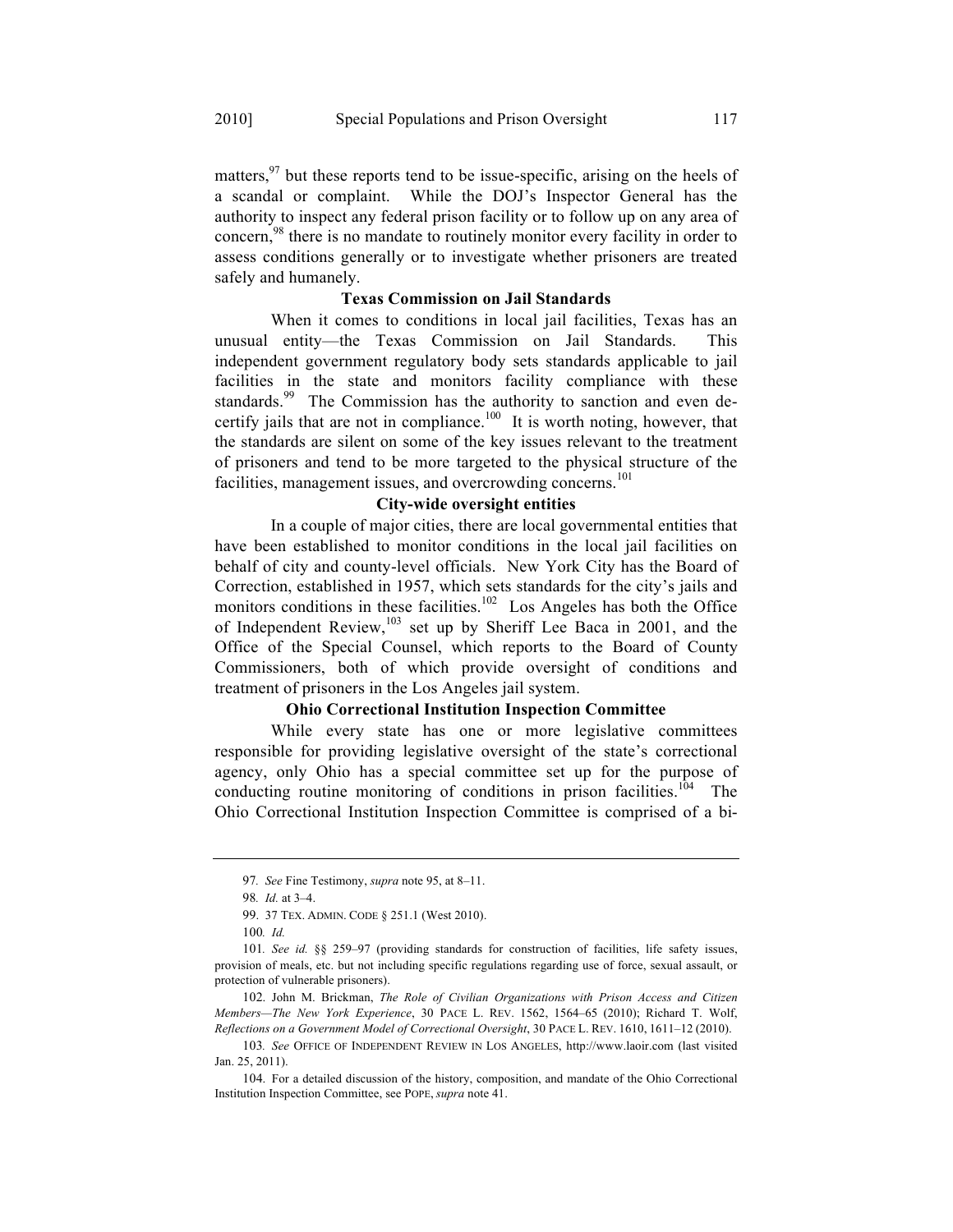partisan set of legislators from both houses and it has a full-time staff with the sole responsibility of conducting inspections, issuing reports, and responding to prisoner complaints.<sup>105</sup> Visits to the prison facilities are conducted by teams of staff members accompanied by some legislators.<sup>106</sup>

# **Swedish Parliamentary Ombudsman**

While most ombudsmen tend to be agency employees who deal solely with individual complaints, that is not always the case. Some ombudsmen are charged with routine inspections of conditions in facilities and investigate proactively systemic issues. For example, the task of the Swedish Parliamentary Ombudsman is to ensure that public authorities comply with laws and discharge their obligations properly, including ensuring respect for the rights of prisoners.<sup>107</sup> The Swedish Ombudsman not only investigates complaints from inmates and those outside the prison system, but can also make inquiries on its own initiative, conduct prison inspections, and identify systemic concerns.<sup>108</sup> The Ombudsman can act as a special prosecutor in the case of serious malfeasance and can impose certain disciplinary measures.<sup>109</sup> Significantly, the office is structured so that it falls outside the executive branch of government. The Swedish Ombudsman reports directly to Parliament, and Parliament elects the person that holds the post. $110$ 

# **Independent Ombudsman for the Texas Youth Commission**

In the wake of a major sexual assault scandal in the Texas Youth Commission in 2007, the Texas Legislature created the new position of the Independent Ombudsman for the Texas Youth Commission.<sup>111</sup> Intended to be an independent government agency, the Ombudsman was legislatively given the dual responsibilities of investigating and resolving concerns of individual juveniles and conducting routine monitoring of juvenile facilities.<sup>112</sup> The role of the TYC Ombudsman was designed to be much further-reaching than is typically the case for Ombudsmen in the United

<sup>105</sup>*. Id.* at 7.

<sup>106</sup>*. Id.*

<sup>107</sup>*. See* SWEDISH PARLIAMENTARY OMBUDSMEN, http://www.jo.se/Page.aspx?MenuId=12&

ObjectClass=DynamX\_Documents&Language=en (last visited Jan. 25, 2011). Swedish Parliamentary Ombudsman Cecilia Nordenfelt spoke at the "Opening Up a Closed World" conference. *See*  CONFERENCE PROCEEDINGS, *supra* note 7, at 25.

<sup>108</sup>*. See* CONFERENCE PROCEEDINGS, *supra* note 7, at 47.

<sup>109</sup>*. Id.*

<sup>110</sup>*. See id.* at 46 (noting that the four parliamentary ombudsmen are nonpolitical and monitor public authorities on behalf of Parliament).

<sup>111.</sup> TEX. HUM. RES. CODE ANN. §§ 64.001–64.152 (West 2010) (the act that created the Office of the Independent Ombudsman is commonly referred to as SB103).

<sup>112</sup>*. External Oversight for the Texas Youth Commission: A Legislative Response to a Closed Agency Crisis: Public Hearing Before the Nat'l Prison Rape Elimination Comm'n* (Dec. 6, 2007) (written statement of Will Harrell, Chief Ombudsman, Office of the Indep. Ombudsman for the Texas Youth Comm'n), *available at*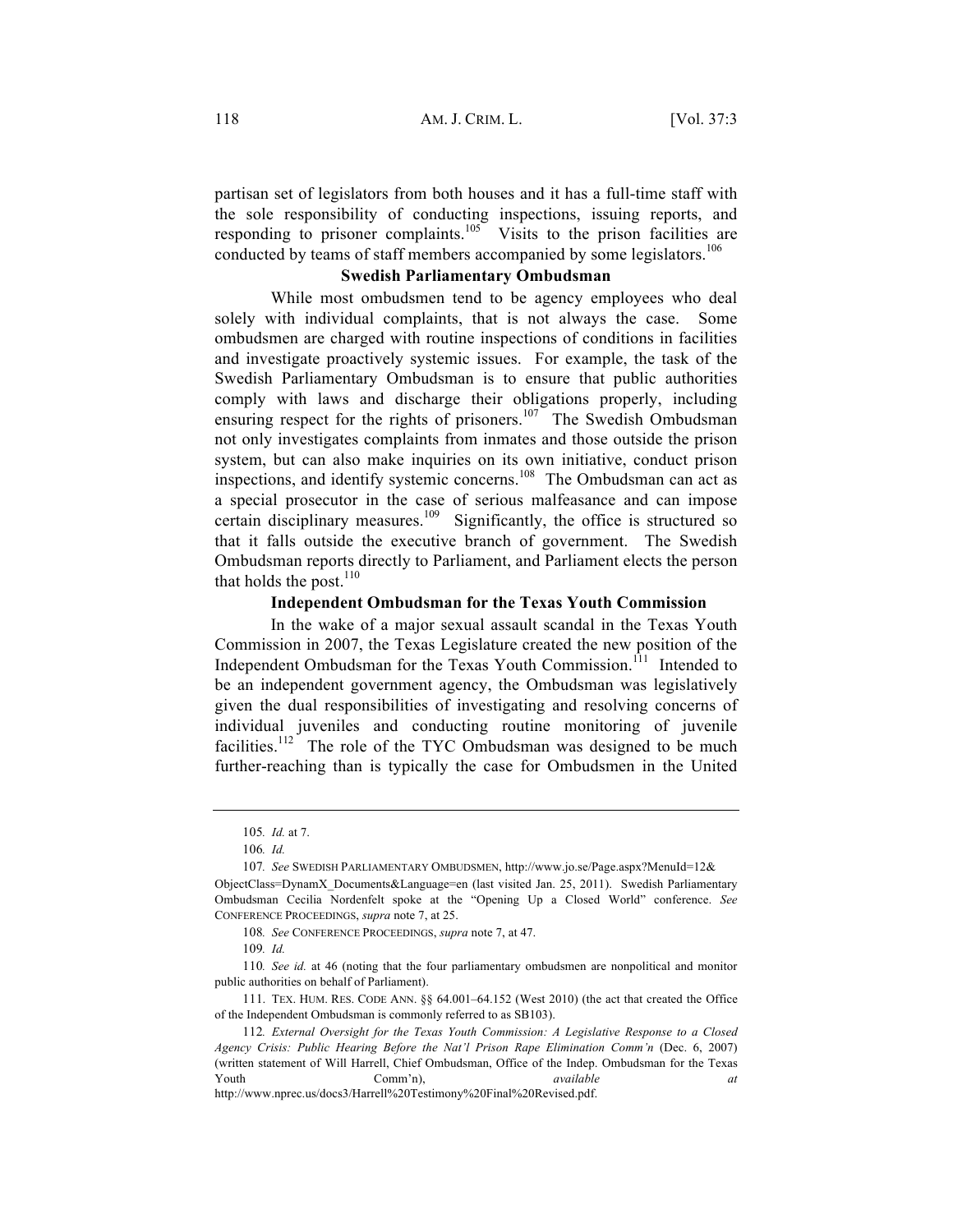States, and may well prove to be a worthy model for other jurisdictions. Although the office is still in its infancy and is currently in a state of flux after a series of short-lived appointments of Chief Ombudsmen, early on it produced a number of hard-hitting reports dealing with conditions in various juvenile facilities and problems facing special needs groups. Among its most high profile reports to date are ones addressing the lack of appropriate educational opportunities for juveniles with special education needs<sup>113</sup> and problems faced by juveniles held in isolation settings.<sup>114</sup>

# **Correctional Association of New York**

While many non-governmental organizations consider themselves to be providing a watchdog function with regard to prisons and jails in their jurisdiction, the vast majority of them do not have a formal oversight role.<sup>115</sup> But there are three statewide advocacy groups that have either formal or informal access to correctional facilities in order to monitor conditions and assess the treatment of all prisoners. The most established of these organizations is the Correctional Association of New York, with a Prison Visiting Project authorized under state law.<sup>116</sup> Since 1846, the Correctional Association has had the right of access to prisons and the duty to issue public reports on the conditions it finds in these facilities.<sup>117</sup> Notably, the Correctional Association uses inspection teams comprised of interested citizens.<sup>118</sup> Two other organizations, the Pennsylvania Prison Society<sup>119</sup> and the John Howard Association of Illinois,<sup>120</sup> have somewhat similar responsibilities, though the groups differ in some respects, including the extent of their access to the facilities.

#### **Protection and Advocacy Organizations**

Also falling within the category of non-governmental organizations providing a correctional oversight role are the federally-funded protection

<sup>113.</sup> MICHAEL P. KREZMIEN, OFFICE OF THE INDEP. OMBUDSMAN, A REVIEW OF EDUCATION PROGRAMS FOR STUDENTS IN THE TEXAS YOUTH COMMISSION'S STATE SCHOOLS (2008), *available at* http://www.tyc.state.tx.us/ombudsman/rept\_education/index.html.

<sup>114.</sup> WILL HARRELL, OFFICE OF THE INDEP. OMBUDSMAN FOR THE TEXAS YOUTH COMM'N, MEMORANDUM ADDRESSING YOUTH IN ISOLATION (2008), *available at* http://www.tyc.state.tx.us/ombudsman/OIO\_Isolation.pdf.

<sup>115</sup>*. See* Deitch, *supra* note 58, at 1762 (distinguishing between organizations that that have either a formal (or an informal but well-established) right of access to prisons and human rights groups that "serve a watchdog function and monitor prison conditions through their contacts with prisoners" but lack such access).

<sup>116.</sup> N.Y. CORRECT. LAW § 89-e (McKinney 2006); *see also* Jack Beck, *Role of Correctional Association of New York in Paradigm of Prison Monitoring*, 30 PACE L. REV. 1572, 1575–76 (2010); Brickman, *supra* note 102, at 1562. Correctional Association Director Bob Gangi and Chair John Brickman spoke at the "Opening Up a Closed World" conference. *See* CONFERENCE PROCEEDINGS, *supra* note 7, at 23, 24.

<sup>117.</sup> Beck, *supra* note 116, at 1572; Brickman, *supra* note 102, at 1563.

<sup>118.</sup> Beck, *supra* note 116, at 1574–75; Brickman, *supra* note 102, at 1562.

<sup>119</sup>*. See* Deitch, *supra* note 58, at 1896–97; *see also* PENNSYLVANIA PRISON SOCIETY, http://www.prisonsociety.org/index.shtml (last visited Oct. 30, 2010).

<sup>120</sup>*. See* Deitch, *supra* note 58, at 1815–16; *see also* JOHN HOWARD ASSOCIATION, http://www.john-howard.org (last visited Oct. 30, 2010).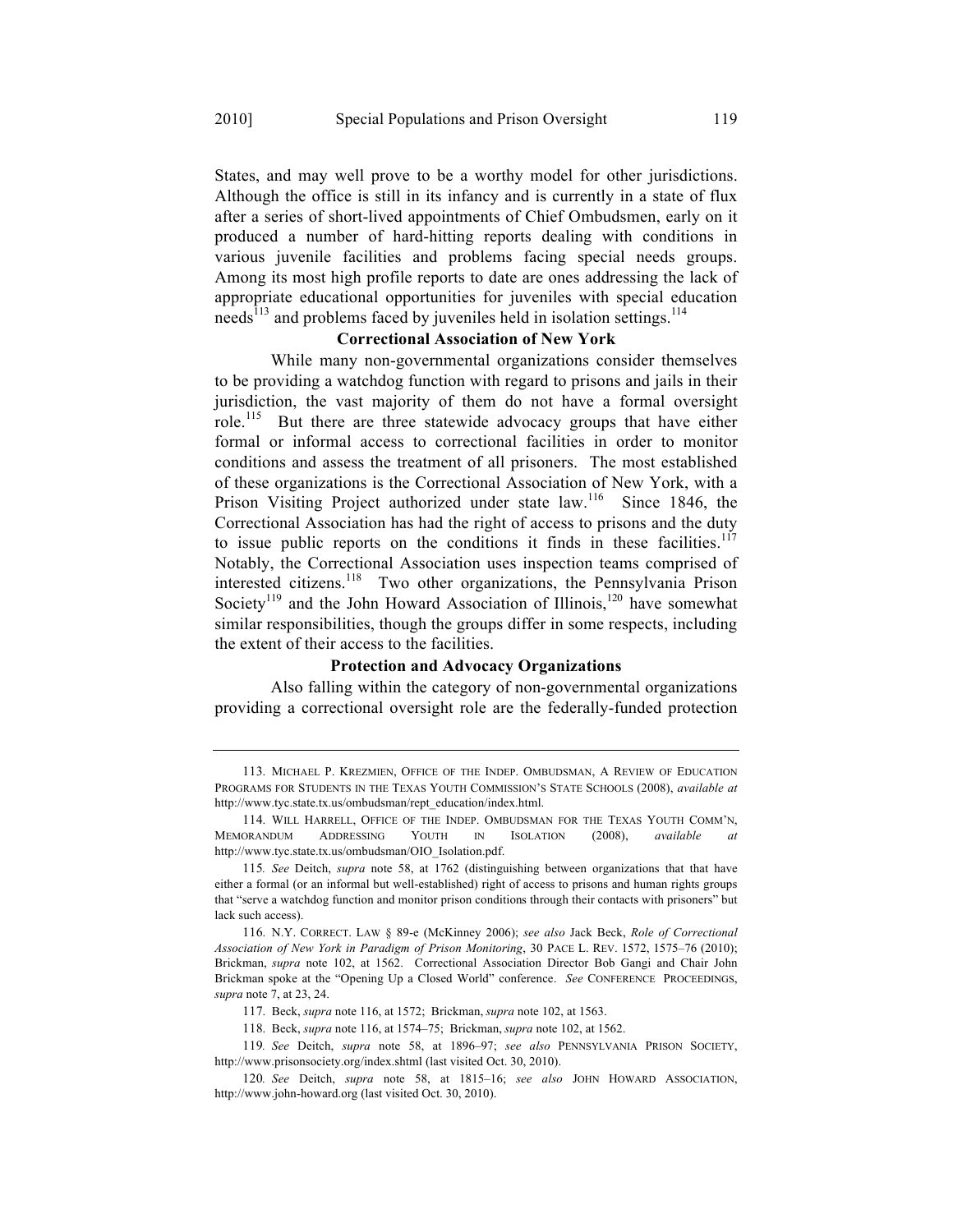and advocacy (P&A) organizations, discussed earlier in this article.<sup>121</sup> Every state must designate an entity to ensure that the rights of those individuals with mental and physical disabilities are respected. While some P&A organizations are governmental bodies,<sup>122</sup> others, such as Advocacy, Inc. in Texas, and Michigan Protection & Advocacy Service, Inc., $^{123}$  are non-governmental organizations.

# **Independent Monitoring Boards**

England has long had lay "Boards of Visitors," recently renamed "Independent Monitoring Boards," or "IMBs."<sup>124</sup> Each prison has its own IMB, made up of local citizens from all walks of life, who provide oversight of the prison on a volunteer basis.<sup>125</sup> These individuals are in and out of the prison on a weekly, if not daily, basis and become fixtures around the institution.<sup>126</sup> They provide a link between the prison and the community in two ways. As monitors, they are the public's eyes and ears and a voice of community opinion about prison conditions, and as community members, they help link prisoners to opportunities for jobs and participation in programs.<sup>127</sup>

Whereas the British Prison Inspectorate gets a snapshot view of a particular prison every few years, the IMBs have a more dynamic understanding of the facility and, if the members are doing their job, they catch problems and bring them to the warden's attention immediately.<sup>128</sup> Every IMB issues an annual report that is published and provided to the Home Secretary.<sup>129</sup> But the report is meant to be a culmination of the year's activities—it is not the place where problems are first noted. As one might expect, IMBs vary tremendously in the quality of their monitoring work and in the degree to which the members are co-opted by the staff, whom they come to know well in the course of their duties.

<sup>121</sup>*. See supra*, notes 54–59, and accompanying text.

<sup>122</sup>*. See, e.g.*, NEW YORK COMMISSION ON QUALITY OF CARE AND ADVOCACY FOR PERSONS WITH DISABILITIES, http://www.cqcapd.state.ny.us (last visited Oct. 30, 2010); CONNECTICUT'S OFFICE OF PROTECTION AND ADVOCACY FOR PERSONS WITH DISABILITIES, http://www.ct.gov/OPAPD/site/default.asp (last visited Oct. 30, 2010).

<sup>123</sup>*. See, e.g.*, ADVOCACY, INC., http://www.advocacyinc.org/index.cfm (last visited Oct. 30, 2010); MICHIGAN PROTECTION & ADVOCACY SERVICE, INC., see http://www.mpas.org (last visited Oct. 30, 2010).

<sup>124</sup>*. See* BRITAIN'S INDEPENDENT MONITORING BOARDS, http://www.imb.gov.uk (last visited Oct. 30, 2010). Baroness Vivien Stern, who is the Honorary Chair of the UK's Independent Monitoring Boards, spoke about the work of these boards at the "Opening a Closed World" conference. *See*  CONFERENCE PROCEEDINGS, *supra* note 7; *see also* Vivien Stern, *The Role of Citizens and Non-Profit Advocacy Organizations in Providing Oversight*, 30 PACE L. REV. 1529 (2010).

<sup>125.</sup> Stern, *supra* note 124, at 1530.

<sup>126</sup>*. Id.* at 1531.

<sup>127</sup>*. See id.* at 1532–33.

<sup>128</sup>*. Id.* at 1531.

<sup>129</sup>*. Id.* at 1530.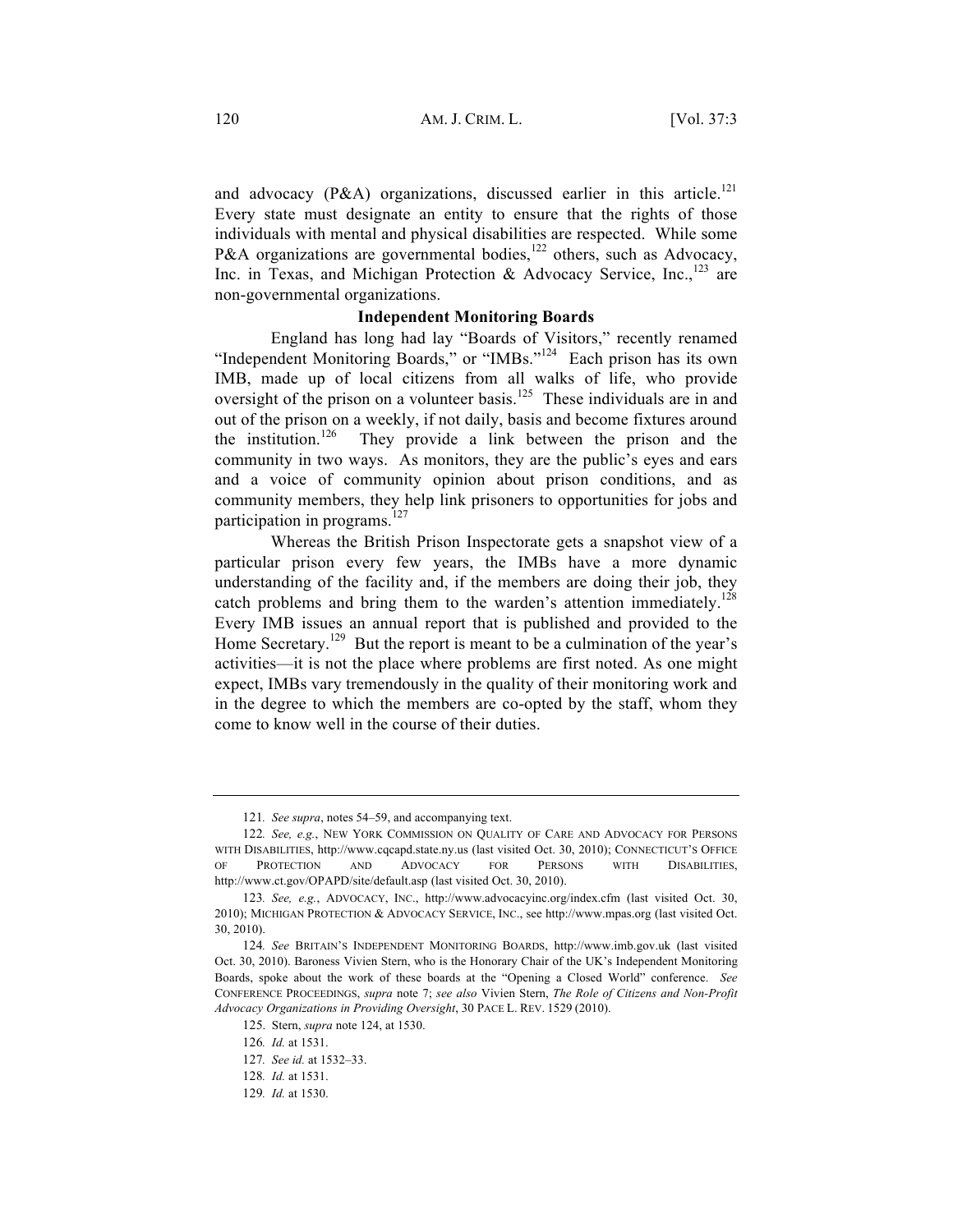#### **Maine State Prison Board of Visitors**

United States equivalents of the IMB are rare, but Maine has its own version of a lay citizen oversight board. The Maine State Prison Board of Visitors is a board of five Governor-appointees, one of whom must be licensed in Maine to provide mental health services.<sup>130</sup> The Board's job is to represent the interests of the people of Maine in prison matters.<sup>131</sup> The primary focus is the safety and security of the public, prison staff, and inmates, as well as prisoner health, prison industries, and programs.<sup>132</sup> The Board has only advisory authority, but members have the ability to go anywhere in the prison at any time and to raise concerns directly with the prison administrators.133 If unsatisfied with the administration's resolution of a problem, Board members can take their concerns to the Governor, Commissioner, or legislative committee responsible for prison issues.<sup>134</sup> The Board of Visitors also produces an annual report and provides it to key state officials. $135$ 

The use of lay monitoring boards may be most appropriate in conjunction with other forms of correctional oversight, to supplement the work of professional oversight bodies. It also may make most sense to consider using these boards when it comes to oversight of urban jails or prison facilities located near sizeable cities.

### **Court Oversight**

Finally, the role of court oversight of correctional facilities needs to be briefly mentioned. This option is truly a last resort, when all efforts to provide routine oversight of these facilities have failed and conditions have deteriorated to the extent that lawsuits have been filed and a court has ordered (or the parties have agreed) that unconstitutional conditions must be remedied.

Court oversight has taken many forms over the last twenty-five years. Judges have appointed Special Masters, often with full-time staff, as Federal District Judge William Wayne Justice did in Texas in the landmark case of *Ruiz v. Estelle*. 136 Other judges have appointed court monitors or court experts.<sup>137</sup> The latter type of appointments appear to be a more typical approach in recent years since the Prison Litigation Reform Act of

<sup>130.</sup> *See* Deitch, *supra* note 58, at 1834; *see also* MAINE STATE PRISON BOARD OF VISITORS, http://www.maine.gov/corrections/Facilities/msp/mspBoVisitorsNew.htm (last visited Oct. 30, 2010).

<sup>131.</sup> Deitch, *supra* note 58, at 1834.

<sup>132</sup>*. Id.*

<sup>133</sup>*. Id.*

<sup>134</sup>*. Id.*

<sup>135</sup>*. Id.*

<sup>136.</sup> 503 F. Supp. 1265 (S.D. Tex. 1980), *amended and vacated in part by*, 688 F.2d 266 (5th Cir. 1982).

<sup>137.</sup> *See, e.g.*, David v. Travisono, 621 F.2d 464, 465 (1st Cir. 1980) (noting the appointment of an expert witness to investigate prison conditions and report directly to the court); S.H. v. Stickrath, 251 F.R.D. 293 (S.D. Ohio 2008) (noting the appointment of a team of inspectors to monitor a juvenile detention facility in a class action litigation).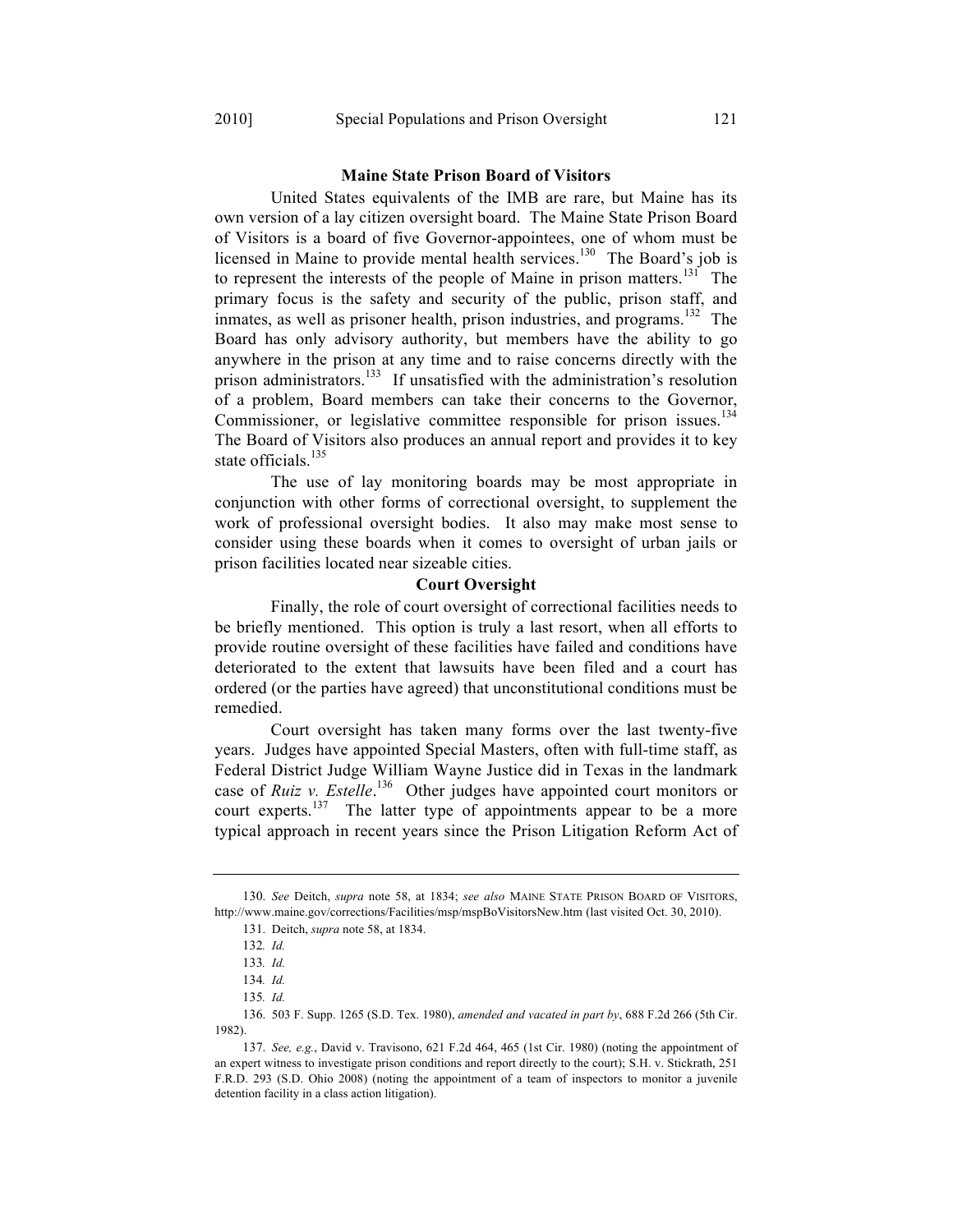1996 placed tighter restrictions on the court's remedial options.<sup>138</sup> Yet another version of court oversight is Federal District Judge Thelton Henderson's appointment of a receiver over the California prison system with regard to health care matters.<sup>139</sup> The receivership is the most extreme version of court oversight, since it involves a takeover of the management of the agency by the court's appointee.

The U.S. Department of Justice also provides a form of correctional oversight as a precursor to court involvement. The Special Litigation Section of the Civil Rights Division can conduct investigations of correctional agencies under the Civil Rights of Institutionalized Persons Act  $(CRIPA)$ .<sup>140</sup> If its investigation reveals a significant problem, the DOJ enters into an agreement with the agency that it will make certain reforms, and a monitor is typically appointed to assess agency compliance with the reform measures.<sup>141</sup> In some instances, these CRIPA monitors provide technical assistance to the agency even as they report on the agency's progress in implementing reforms.<sup>142</sup> Failure of the agency to comply with the settlement agreement will result in a lawsuit filed by the DOJ and the likelihood of a significant court order. $143$ 

Court oversight has the advantage of having the power of the judicial process backing up any ordered reforms. Agencies that do not cooperate in providing information to monitors risk sanctions from the court, and judges unhappy with the pace of reform have many tools in their kit to get the attention of policymakers who control the purse strings of the agency. Many experts argue that when an agency's problems are systemic and require substantial funding to address, court involvement is essential.<sup>144</sup>

The downside, of course, is that court oversight only enters into consideration once the existence of serious constitutional violations has been established. Thus, court oversight is helpful in remedying problems but is not a vehicle for the prevention and early identification of conditions and treatment concerns as would be provided by preventative monitoring bodies. Moreover, court oversight is extremely expensive and timeconsuming, not only for the judge but also for the parties.<sup>145</sup> Not least, correctional administrators lose significant control over their agencies once

<sup>138.</sup> Prison Litigation Reform Act, Pub. L. No. 104-134, 110 Stat. 1321 (codified in scattered sections of the U.S. Code).

<sup>139.</sup> Plata v. Schwarzenegger, No. C01-1351 TEH, 2005 WL 2932253 (N.D. Cal. Oct. 3, 2005).

<sup>140.</sup> 42 U.S.C. §§ 1997–1997j (2006).

<sup>141</sup>*. The Role of the Civil Rights Division of the U.S. Dep't of Justice in Addressing Conditions in Prisons and Jails: Public Hearing Before the Comm'n on Safety and Abuse in America's Prisons* 12–13 (Feb. 9 2006) (written statement of William Yeomans, former Supervisor of Litig. at the Civil Rights Div. of the U.S. Dep't of Justice)*.*

<sup>142</sup>*. Id*.

<sup>143</sup>*. Id.*

<sup>144</sup>*. See generally, e.g.*, Alexander, *supra* note 61.

<sup>145</sup>*. See* Hon. Morris E. Lasker, *Prison Reform Revisited: A Judge's Perspective*, 24 PACE L. REV. 427, 428–29 (2004).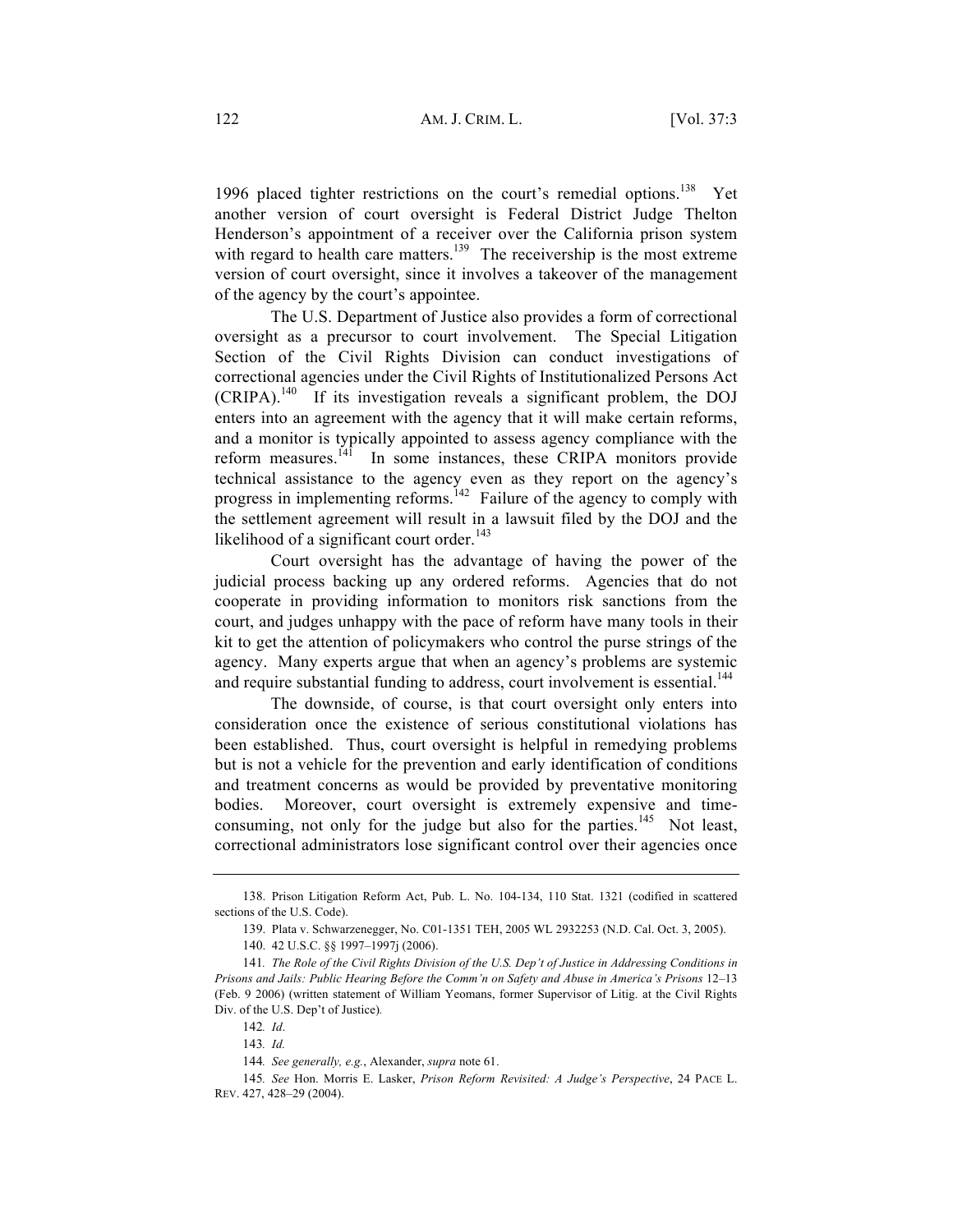courts get involved.

# V. Moving Forward with Oversight for Special Populations

This brief overview of a variety of correctional oversight models illustrates that there can be many ways to structure an oversight body and provide systems that allow for transparency and accountability in correctional operations. The key is ensuring that whatever structure is developed incorporates the essential elements for effective oversight as discussed earlier. Moreover, there can be a number of oversight entities put in place to ensure that the rights of prisoners are respected and that their needs are met. Meaningful correctional oversight calls for a layered approach, involving complementary models.

While independent oversight of the treatment of all incarcerated persons should be the goal, it may be easier as both a political and a practical matter to begin with oversight for special populations. Any of the models described in this article can be tailored for a particular jurisdiction so that their primary focus is on the needs of a particular group of prisoners. Whether the aim is to ensure that segregated prisoners are treated appropriately, that vulnerable prisoners are safe wherever they are housed, or that prisoners receive adequate health care and mental health services, oversight must involve some form of routine monitoring of institutions, investigation of prisoner complaints, and regular reporting of findings. Oversight entities must also have the obligation to identify systemic problems so that these issues can be addressed proactively by administrators and policymakers. Though their work inevitably brushes up against political and financial considerations, oversight bodies must avoid getting caught up in the political fray so that their work will be seen as objective and credible.

It is important to end on a note of caution, however. Even the most effective correctional oversight mechanism will not solve the problem of sexual assault in prisons or fix inadequate correctional health care. External oversight is a piece of the puzzle, a way to ensure that the public knows what happens in prisons and jails, and a way to ensure that wrongdoers will be punished for criminal behavior. It allows both the public and correctional administrators to know whether all parties are meeting the goal of ensuring that prisons are safe, humane, and constitutional places. Transparency provides both a form of protection from harm and an assurance that rights will be vindicated. Moreover, when outsiders routinely come into an institution, their presence acts as a means of informal control over staff and inmate behavior. But effective, safe, and constitutional administration of correctional facilities is, ultimately, a task that falls squarely at the feet of corrections officials. Even the most effective oversight system will not prevent sexual abuse or brutality in a correctional facility where leadership is lacking and the culture, policies, and practices do not support safe operations. Nor can effective oversight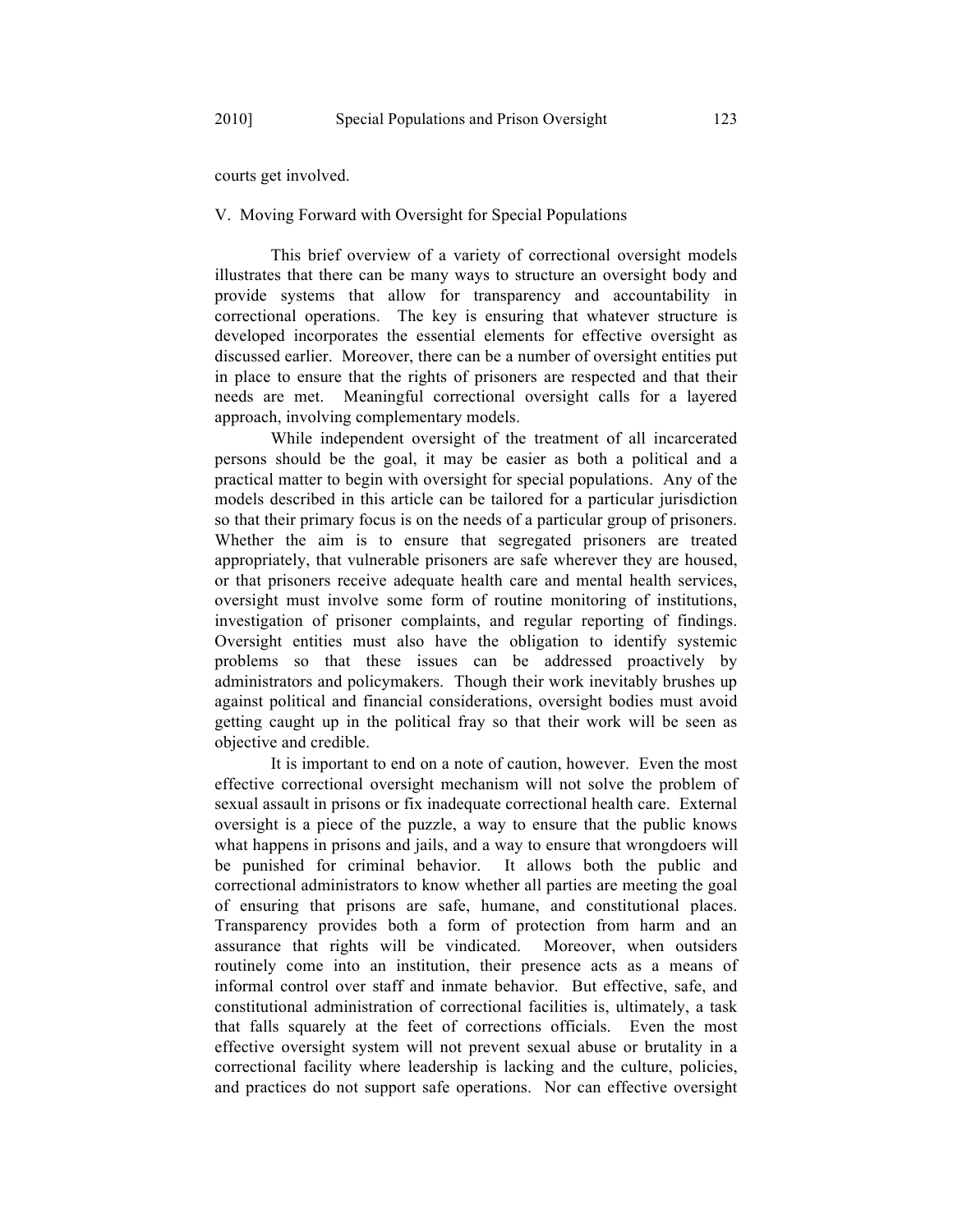substitute for the legislature's inadequate provision of resources for staffing or for medical and mental health services.

### Conclusion

As correctional agencies in the United States have become more professionalized in recent years, there has been a greater emphasis on internal accountability measures.<sup>146</sup> While more can and should be done to enhance these internal measures across the board, there are many positive signs of change.

In contrast, however, there is an enormous need for additional external correctional oversight mechanisms in the United States, which lags behind the rest of the world in this respect. The United States is one of the only Western nations that lacks a comprehensive mechanism for ensuring the routine external monitoring of all correctional facilities. While the size of the country and its federal structure make design of an oversight body somewhat more complicated than it is for most other countries, it is time to ensure that every state and local government, as well as the federal system, has effective oversight structures in place to ensure transparency and accountability of the detention facilities within that jurisdiction.

National organizations have begun to recognize the importance of independent correctional oversight and are starting to make development of such oversight mechanisms a priority. In 2006, the Commission on Safety and Abuse in America's Prisons issued its high-profile report calling for the creation of oversight bodies. <sup>147</sup> Then, in 2008, the American Bar Association passed a Resolution urging the development of independent correctional oversight mechanisms and identifying the key components for effectiveness as an oversight entity.<sup>148</sup> The American Bar Association's Corrections Committee has since appointed a subcommittee to seek implementation of this Resolution in jurisdictions around the country.<sup>149</sup> And in 2010, the American Bar Association also passed a set of criminal justice standards dealing with the treatment of prisoners, revised for the first time in thirty years, and these standards also acknowledged the importance of independent correctional oversight.<sup>150</sup> So too are several jurisdictions

<sup>146</sup>*. See* Carl Reynolds, *Effective Self-Monitoring of Correctional Conditions*, 24 PACE L. REV. 769 (2004).

<sup>147.</sup> CONFRONTING CONFINEMENT, *supra* note 1.

<sup>148.</sup> A.B.A., RES. 104B KEY REQUIREMENTS FOR THE EFFECTIVE MONITORING OF CORRECTIONAL AND DETENTION FACILITIES (2008), *available at* http://www.abanet.org/crimjust/policy/104b.doc.

<sup>149.</sup> The author co-chairs the American Bar Association subcommittee on Effective Implementation of the ABA Resolution on Correctional Oversight.

<sup>150</sup>*. See* A.B.A., CRIMINAL JUSTICE STANDARDS ON THE TREATMENT OF PRISONERS (2010). Standard 23-11.3 deals specifically with external monitoring and inspection. *See id.* at 68. The author served from 2004–07 as the original Reporter (draftsperson) to the American Bar Association's Task Force on the Legal Treatment of Prisoners Standards.